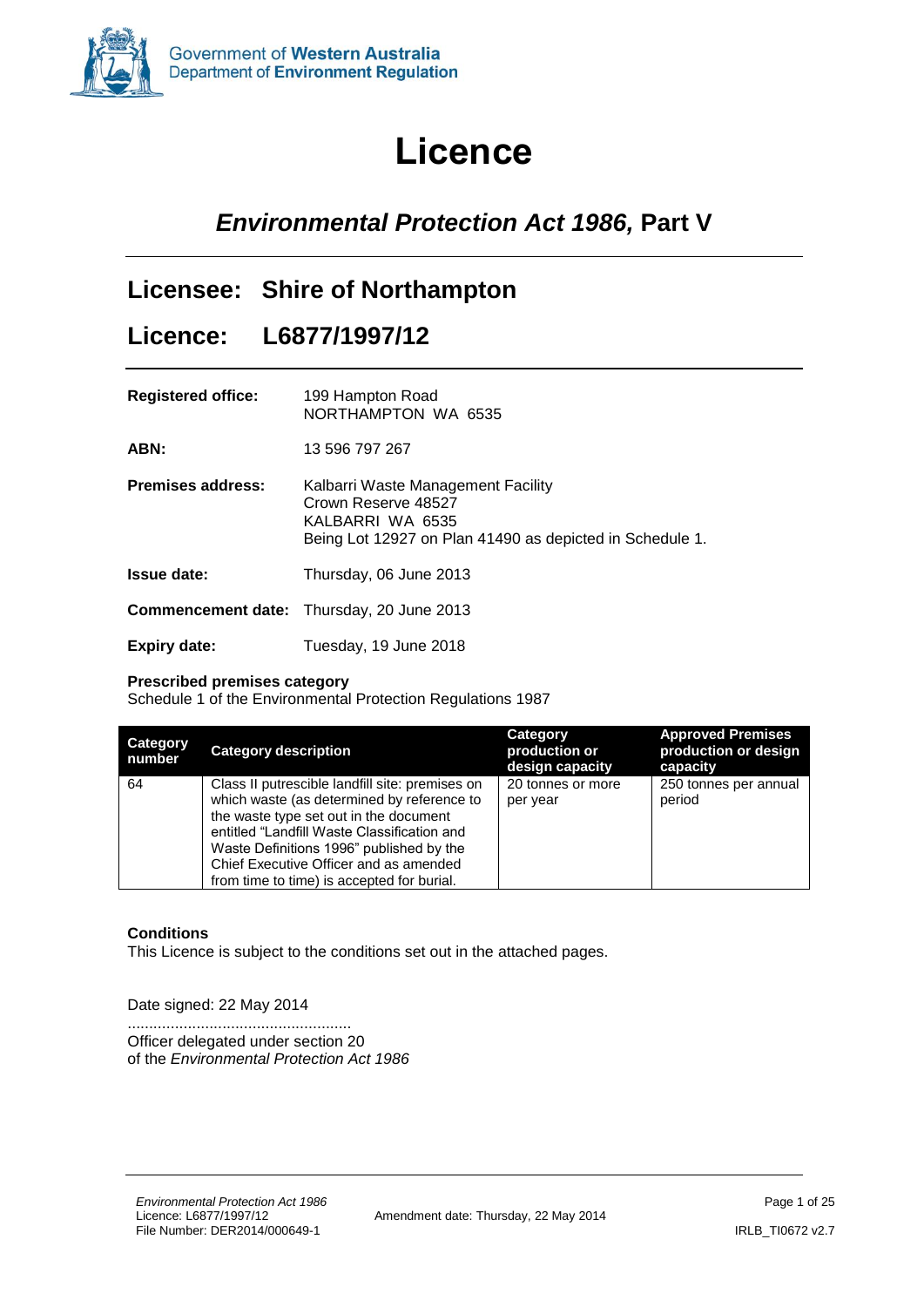

# <span id="page-1-0"></span>**Contents**

| Licence                                    | 1  |
|--------------------------------------------|----|
| Contents                                   | 2  |
| Introduction                               | 2  |
| Licence conditions                         | 5  |
| General                                    | 5  |
| <b>Emissions</b><br>2                      | 13 |
| Monitoring<br>3                            | 14 |
| Improvements<br>4                          | 16 |
| Information<br>5                           | 16 |
| Schedule 1: Maps                           | 18 |
| Schedule 2: Reporting & notification forms | 21 |

### <span id="page-1-1"></span>**Introduction**

This Introduction is not part of the Licence conditions.

#### **DER's industry licensing role**

The Department of Environment Regulation (DER) is a government department for the state of Western Australia in the portfolio of the Minister for Environment. DER's purpose is to protect and conserve the state's environment on behalf of the people of Western Australia.

DER has responsibilities under Part V of the *Environmental Protection Act 1986* (the Act) for the licensing of prescribed premises. Through this process DER works with the business owners, community, consultants, industry and other representatives to prevent, control and abate pollution and environmental harm to conserve and protect the environment. DER also monitor and audit compliance with works approvals and licence conditions, take enforcement action as appropriate and develop and implement licensing and industry regulation policy.

#### **Licence requirements**

This licence is issued under Part V of the Act. Conditions contained within the licence relate to the prevention, reduction or control of emissions and discharges to the environment and to the monitoring and reporting of them.

Where other statutory instruments impose obligations on the Premises/Licensee the intention is not to replicate them in the licence conditions. You should therefore ensure that you are aware of all your statutory obligations under the Act and any other statutory instrument. Legislation can be accessed through the State Law Publisher website using the following link: <http://www.slp.wa.gov.au/legislation/statutes.nsf/default.html>

For your Premises relevant statutory instruments include but are not limited to obligations under the:

- Environmental Protection (Unauthorised Discharges) Regulations 2004 these Regulations make it an offence to discharge certain materials such as contaminated stormwater into the environment other than in the circumstances set out in the Regulations.
- Environmental Protection (Controlled Waste) Regulations 2004 these Regulations place obligations on you if you produce, accept, transport or dispose of controlled waste.
- Environmental Protection (Noise) Regulations 1997 these Regulations require noise emissions from the Premises to comply with the assigned noise levels set out in the Regulations.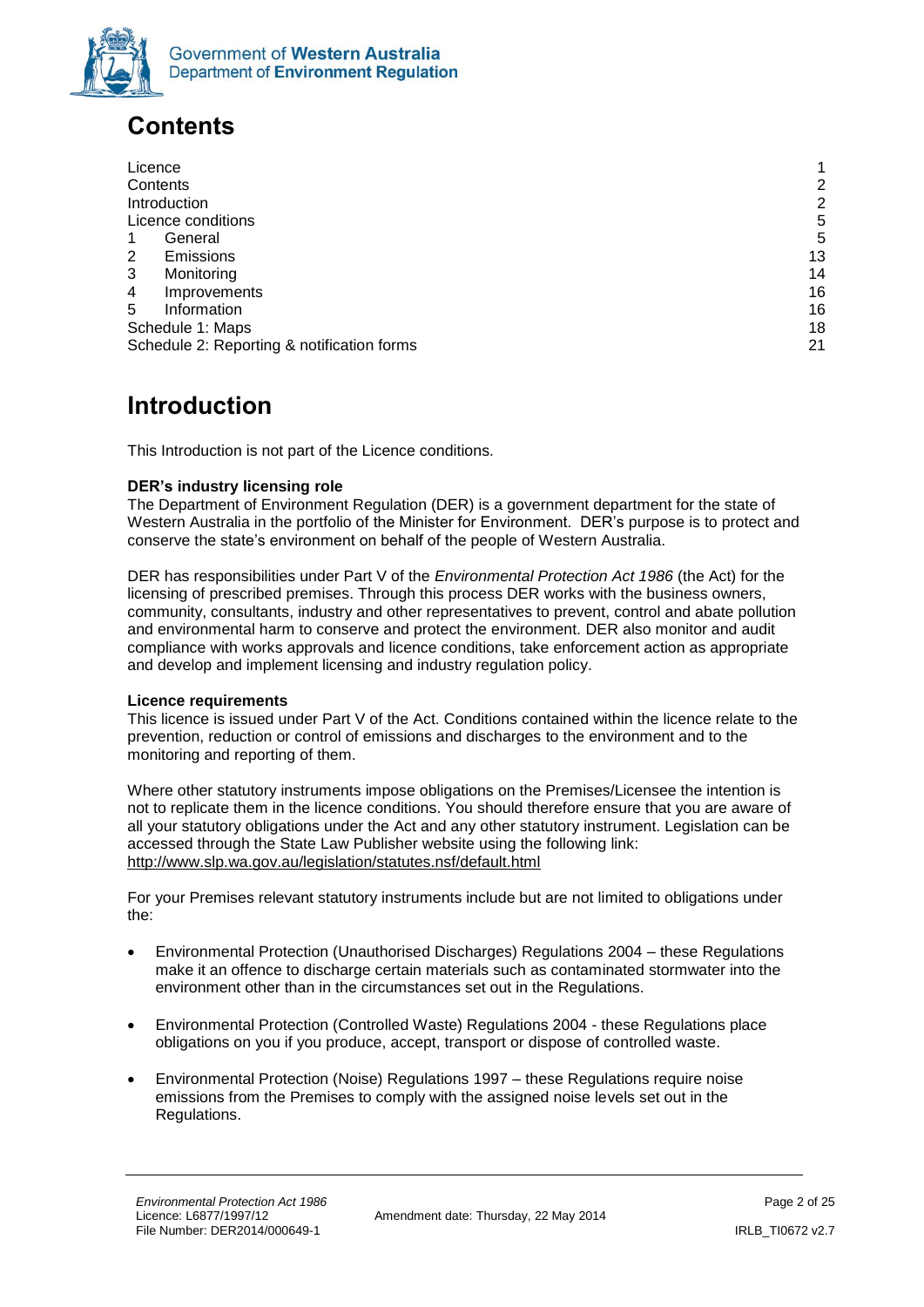

You must comply with your licence. Non-compliance with your licence is an offence and strict penalties exist for those who do not comply.

Licence holders are also reminded of the requirements of section 53 of the Act which places restrictions on making certain changes to prescribed premises unless the changes are in accordance with a works approval, licence, closure notice or environmental protection notice.

#### **Licence fees**

If you have a licence that is issued for more than one year, you are required to pay an annual licence fee prior to the anniversary date of issue of your licence. Non payment of annual licence fees will result in your licence ceasing to have effect meaning that it will no longer be valid and you will need to apply for a new licence for your Premises. Operating without a licence is an offence under the Act.

#### **Ministerial conditions**

If your Premises has been assessed under Part IV of the Act you may have had conditions imposed by the Minister for Environment. You are required to comply with any conditions imposed by the Minister.

#### **Premises description and Licence summary**

The Shire of Northampton (the Shire) encompasses the towns of Horrocks, Port Gregory, Kalbarri and Northampton. The Shire owns and manages the Kalbarri Waste Management Facility which has been assessed as a Class II putrescible landfill site.

The premises size is approximately 93.56 hectares with a portion of this being used as a landfill and transfer station. The nearest sensitive human health receptor is Kalbarri Industrial Area and is located 2.5 kilometres (km) in a westerly direction. The closest sensitive environmental receptor is the Murchison River which approximately 5 km in a north westerly direction and the ocean in a westerly direction.

The premises is a policy use – P3 site within a Public Drinking Water Reserve policy use – P1. The depth to groundwater for the premises is approximately 24.9 meters (m).

The Shire transfers approximately 102 tonnes per annum of waste from this facility which does not trigger threshold for Category 62 Solid waste depot in accordance with the Environmental Protection Regulations 1987 schedule 1, part 1.

Currently the Shire is only accepting inert waste type 1 for landfilling on the premises. Putrescible waste (including green waste), inert waste type 2 (tyres) and scrap metals is currently accepted onto the premises for waste stoarge and transfer only.

All putrescible waste (non green waste) is being transferred off-site for disposal to the Meru Waste Disposal facility (L6462/1992/12). Green waste accepted at the premises is being burned biannually by Shire staff, Department of Fire and Emergency Services and Volunteer Fire brigade personnel. Scrap metals are collected biannually by 'Sims Metals' for recycling off-site. Inert waste type 2 (tyres) are collected by an off road facility out on Coolcalaya Station and used to define tracks and form barriers and bunding. The inert waste type 1 stream is being monitored and managed on a daily basis, and backfilled and covered fortnightly.

Although the Shire is only landfilling inert waste type 1 on the premises they wish to retain the flexibility to dispose other wastes in accordance with original approvals and existing licence conditions.

The main potential emissions from the site is dust as the premises is subject to strong winds. Hard surfaces (gravel) and clay surface capping is used on the roads to prevent dust emissions.

The septage ponds are used for disposal of septic tank waste however, in recent years, the majority of the town has converted to sewer inflow lines and the septage ponds have not been used over the last five years. The ponds have not been desluded in the last five years.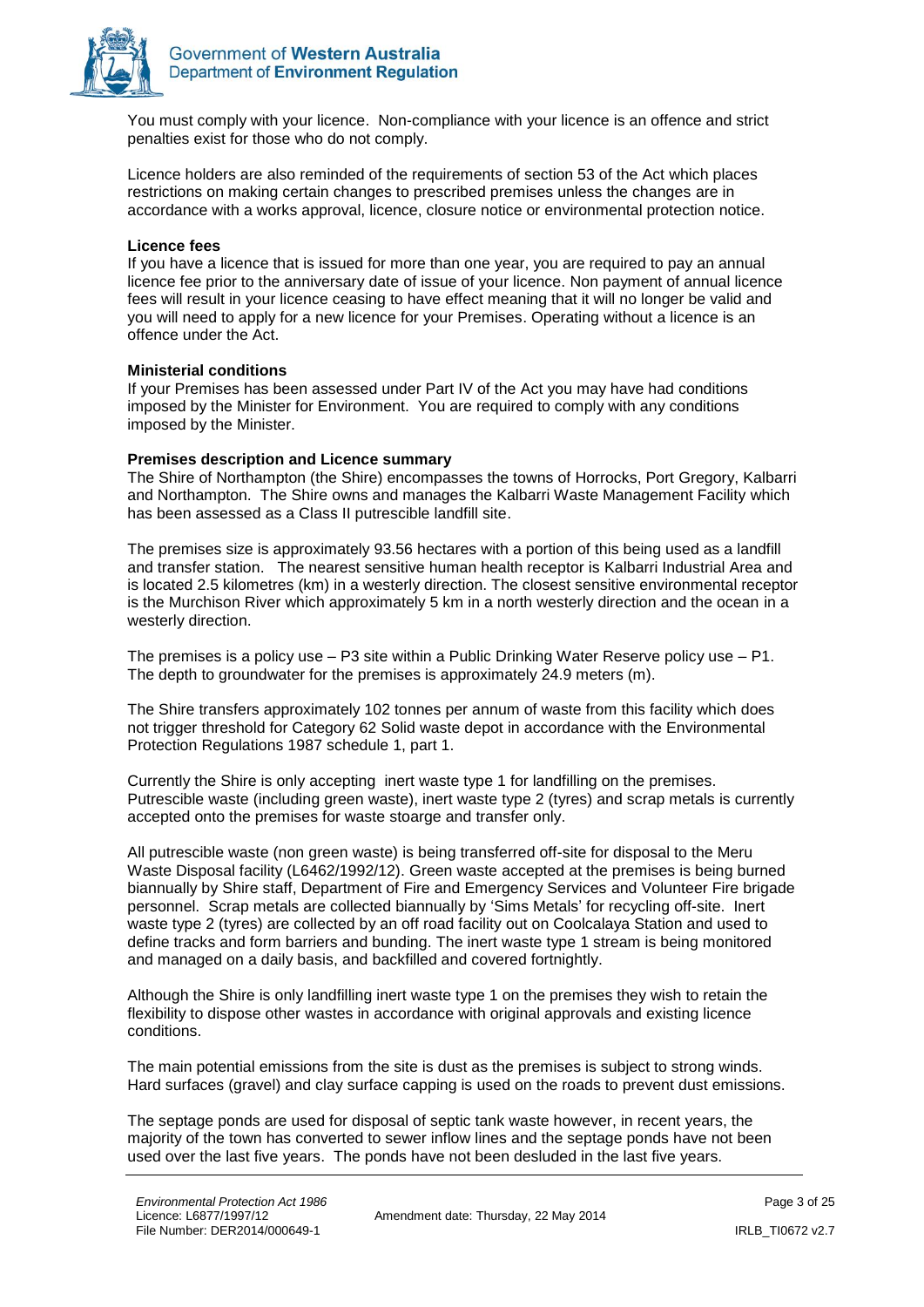

This Licence is the result of an amendment sought by DER to upgrade the conditions and definitions held within licence L6877/1997/12 and to convert the existing licence to a new REFIRE format.

The licences and works approvals issued for the Premises since 10/04/2008 are:

| Instrument log    |               |                                                   |
|-------------------|---------------|---------------------------------------------------|
| <b>Instrument</b> | <b>Issued</b> | <b>Description</b>                                |
| L6877/1997/10     | 27/03/2006    | Licence                                           |
| L6877/1997/11     | 19/06/2008    | Licence reissue                                   |
| L6877/1997/12     | 06/06/2013    | Licence amendment                                 |
| L6877/1997/12     | 27/02/2014    | Licence amendment and conversion to REFIRE format |
| L6877/1997/12     | 22/05/2014    | Licence amendment to reporting timeframe          |

#### **Severance**

<span id="page-3-0"></span>It is the intent of these Licence conditions that they shall operate so that, if a condition or a part of a condition is beyond the power of this Licence to impose, or is otherwise *ultra vires* or invalid, that condition or part of a condition shall be severed and the remainder of these conditions shall nevertheless be valid to the extent that they are within the power of this Licence to impose and are not otherwise *ultra vires* or invalid.

#### **END OF INTRODUCTION**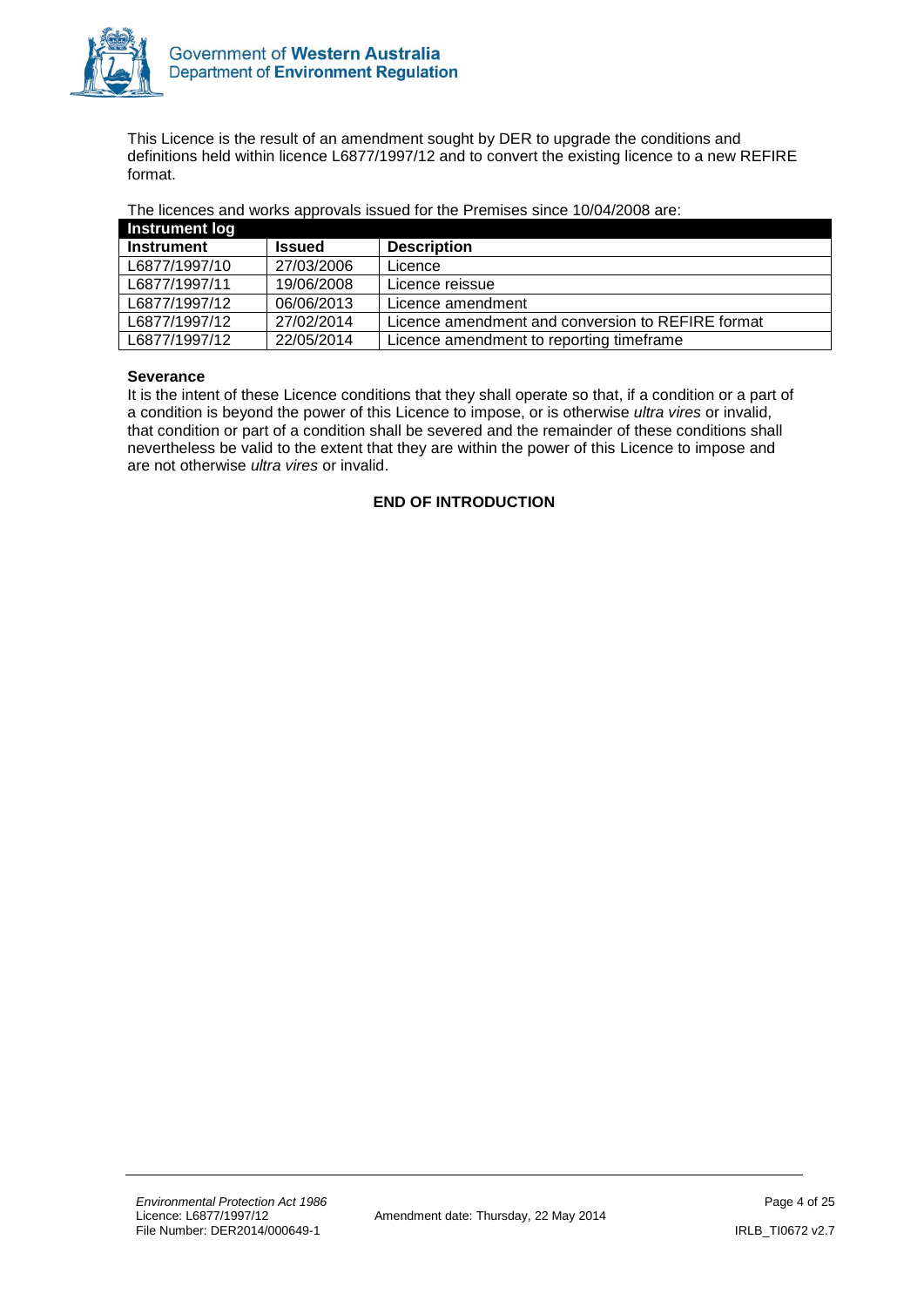

## **Licence conditions**

### <span id="page-4-0"></span>**1 General**

#### **1.1 Interpretation**

- 1.1.1 In the Licence, definitions from the *Environmental Protection Act 1986* apply unless the contrary intention appears.
- 1.1.2 For the purposes of this Licence, unless the contrary intention appears:

**'ACM'** means asbestos containing material and has the meaning defined in the *Guidelines for Assessment, Remediation and Management of Asbestos Contaminated Sites, Western Australia*, (DOH, 2009);

**'Act'** means the *Environmental Protection Act 1986;*

**'annual period'** means the inclusive period from 1 May until 30 April in the following year;

**'asbestos'** means the asbestiform variety of mineral silicates belonging to the serpentine or amphibole groups of rock-forming minerals and includes actinolite, amosite, anthophyllite, chrysolite, crocidolite, tremolite and any mixture containing 2 or more of those;

**'AS/NZS 3816'** means the Australia Standard AS/NZS 3816 *Management of clinical and related wastes;*

**'AS/NZS 5667.1'** means the Australian Standard AS/NZS 5667.1 *Water Quality – Sampling – Guidance of the Design of sampling programs, sampling techniques and the preservation and handling of samples*;

**'AS/NZS 5667.10'** means the Australian Standard AS/NZS 5667.10 *Water Quality – Sampling – Guidance on sampling of waste waters*;

**'AS/NZS 5667.11'** means the Australian Standard AS/NZS 5667.11 *Water Quality – Sampling – Guidance on sampling of groundwaters*;

**'averaging period**' means the time over which a limit or target is measured or a monitoring result is obtained;

**'capping material'** means capping as outlined in the Victoria Environmental Protection Act, *Best Practice Environmental Management guideline for Siting, Design, Operation and Rehabilitation of Landfills, September 2010* (as amended) or other approved guideline or standard;

**'CEO'** means Chief Executive Officer of the Department of Environment Regulation;

**'CEO'** for the purpose of correspondence means;

Manager Licensing (Midwest) Department of Environment Regulation PO Box 72 GERALDTON WA 6531 Telephone: (08) 9964 0901 Facsimile: (08) 9921 5713 Email: [GeraldtonIR@der.wa.gov.au;](mailto:GeraldtonIR@der.wa.gov.au)

**'clean fill'** has the meanning defined in the *'Landfill Waste Classification and Waste Definitions*  1996 (as amended)' published by the Chief Executive Officer and as amended from time to time;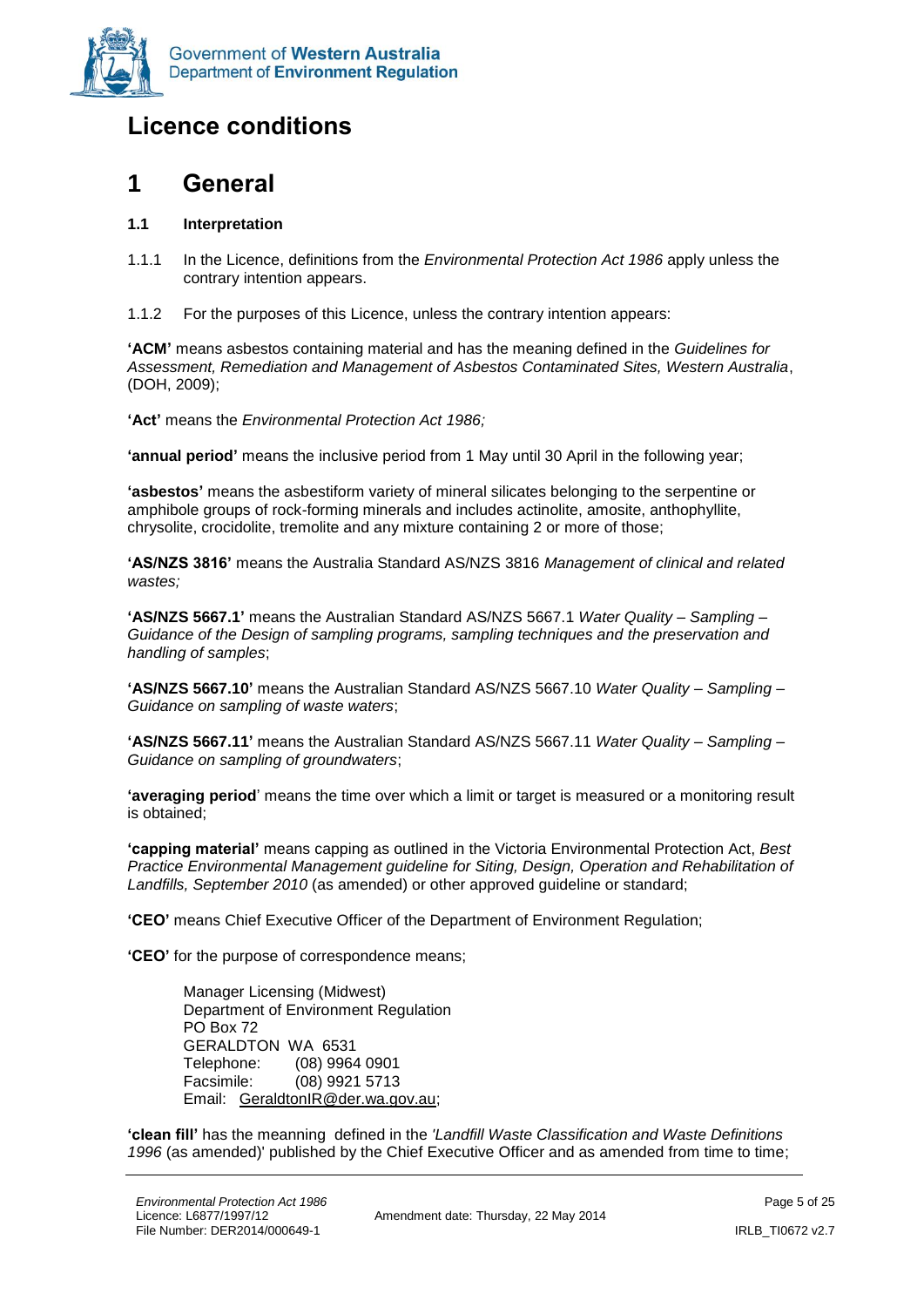

**'code of practice for the storage and handling of dangerous goods'** means document titled "Storage and handling of dangerous goods: Code of Practice" published by the Department of Mines and Petroleum, as amended from time to time;

**'Contaminated Solid Waste'** has the meaning defined in Landfill Waste Classification and Waste Definitions 1996 (As amended December 2009), published by the CEO and as amended from time to time;

**'controlled waste'** has the definition in Environmental Protection (Controlled Waste) Regulations 2004;

**'dangerous goods'** has the meaning defined in the Dangerous Goods Safety (Storage and Handling of Non-explosives) Regulations 2007;

**'environmentally hazardous material'** means material (either solid or liquid raw materials, materials in the process of manufacture, manufactured products, products used in the manufacturing process, by-products and waste) which if discharged into the environment from or within the premises may cause pollution or environmental harm. Note: Environmentally hazardous materials include dangerous goods where they are stored in quantities below placard quantities. The storage of dangerous goods above placard quantities is regulated by the Department of Mines and Petroleum;

**'Fire Control Officer'** in relation to the Premises means a person who has such qualifications in fire fighting or fire control and is approved or appointed to that position by the Licensee;

**'freeboard'** means the distance between the maximum water surface elevations and the top of retaining banks or structures at their lowest point;

**'fugitive emissions'** means all emissions not arising from point sources identified in sections 2.2, 2.3, 2.4 and 2.5;

'**green waste'** means waste that originates from flora and which does not contain or has not been treated or coated with, preserving agents, biocides, fire retardants, paint, adhesives or binders;

**'hardstand'** means a surface with a permeability of 10<sup>-9</sup> metres/second or less;

**'Inert Waste Type 1'** has the meaning defined in Landfill Waste Classification and Waste Definitions 1996 (As amended December 2009), published by the Chief Executive Officer and as amended from time to time;

**'Inert Waste Type 2'** has the meaning defined in Landfill Waste Classification and Waste Definitions 1996 (As amended December 2009), published by the Chief Executive Officer and as amended from time to time;

**'Landfill Waste Classification and Waste Definitions 1996 (As amended December 2009)'**  means the document entitled *'Landfill Waste Classification and Waste Definitions 1996 (as amended December 2009)'* published by the Chief Executive Officer, and as amended from time to time;

**'leachate'** means liquid released by or water that has percolated through waste and which contains some of its constituents;

**'Licence'** means this Licence numbered L6877/1997/12 and issued under the Act*;*

**'Licensee'** means the person or organisation named as Licensee on page 1 of the Licence;

**'Licenced carrier'** means a person licensed as a carrier under the Environmental Protection (Controlled Waste) Regulations 2004;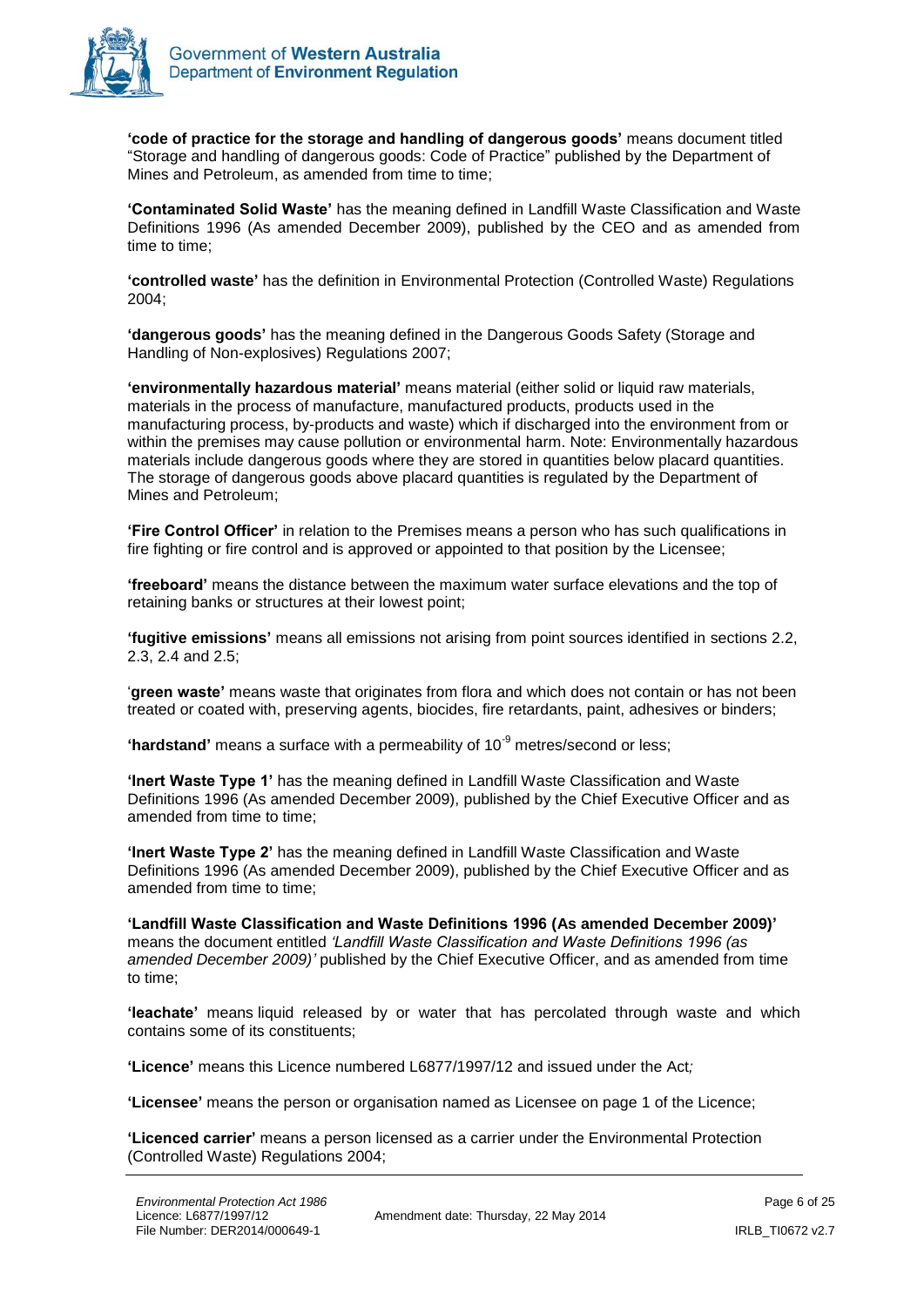

**'NATA'** means the National Association of Testing Authorities, Australia;

**'NATA accredited'** means in relation to the analysis of a sample that the laboratory is NATA accredited for the specified analysis at the time of the analysis;

**'Premises'** means the area defined in the Premises Map in Schedule 1 and listed as the Premises address on page 1 of the Licence;

**'Putrescible'** has the meaning defined in Landfill Waste Classification and Waste Definitions 1996 (As amended December 2009), published by the CEO and as amended from time to time;

**'rehabilitation'** means the completion of the engineering of a landfill cell and includes capping and/or final cover;

**'Schedule 1'** means Schedule 1 of this Licence unless otherwise stated;

**'Schedule 2'** means Schedule 2 of this Licence unless otherwise stated;

**'six monthly'** means the 2 inclusive periods from 1 July to 31 December and in the following year from 1 January to 30 June;

**'Special Waste Type 1'** has the meaning defined in Landfill Waste Classification and Waste Definitions 1996 (As amended December 2009), published by the CEO and as amended from time to time;

**'Special Waste Type 2'** has the meaning defined in Landfill Waste Classification and Waste Definitions 1996 (As amended December 2009), published by the CEO and as amended from time to time;

**'spot sample'** means a discrete sample representative at the time and place at which the sample is taken;

**'tipping area'** means the area of a landfill site where waste currently being brought to the site is being deposited;

- 1.1.3 Any reference to an Australian or other standard in the Licence means the relevant parts of the standard in force from time to tome during the term of this Licence.
- 1.1.4 Any reference to a guideline or code of practice in the Licence means the version of that guideline or code of practice in force from time to time, and shall include any amendments or replacements to that guideline or code of practice made during the term of this Licence.

#### **1.2 General conditions**

- 1.2.1 Nothing in the Licence shall be taken to authorise any emission that is not mentioned in the Licence, where the emission amounts to:
	- (a) pollution;
	- (b) unreasonable emission;
	- (c) discharge of waste in circumstances likely to cause pollution; or
	- (d) being contrary to any written law.
- 1.2.2 The Licensee shall operate and maintain all pollution control and monitoring equipment to the manufacturer's specification or any relevant and effective internal management system.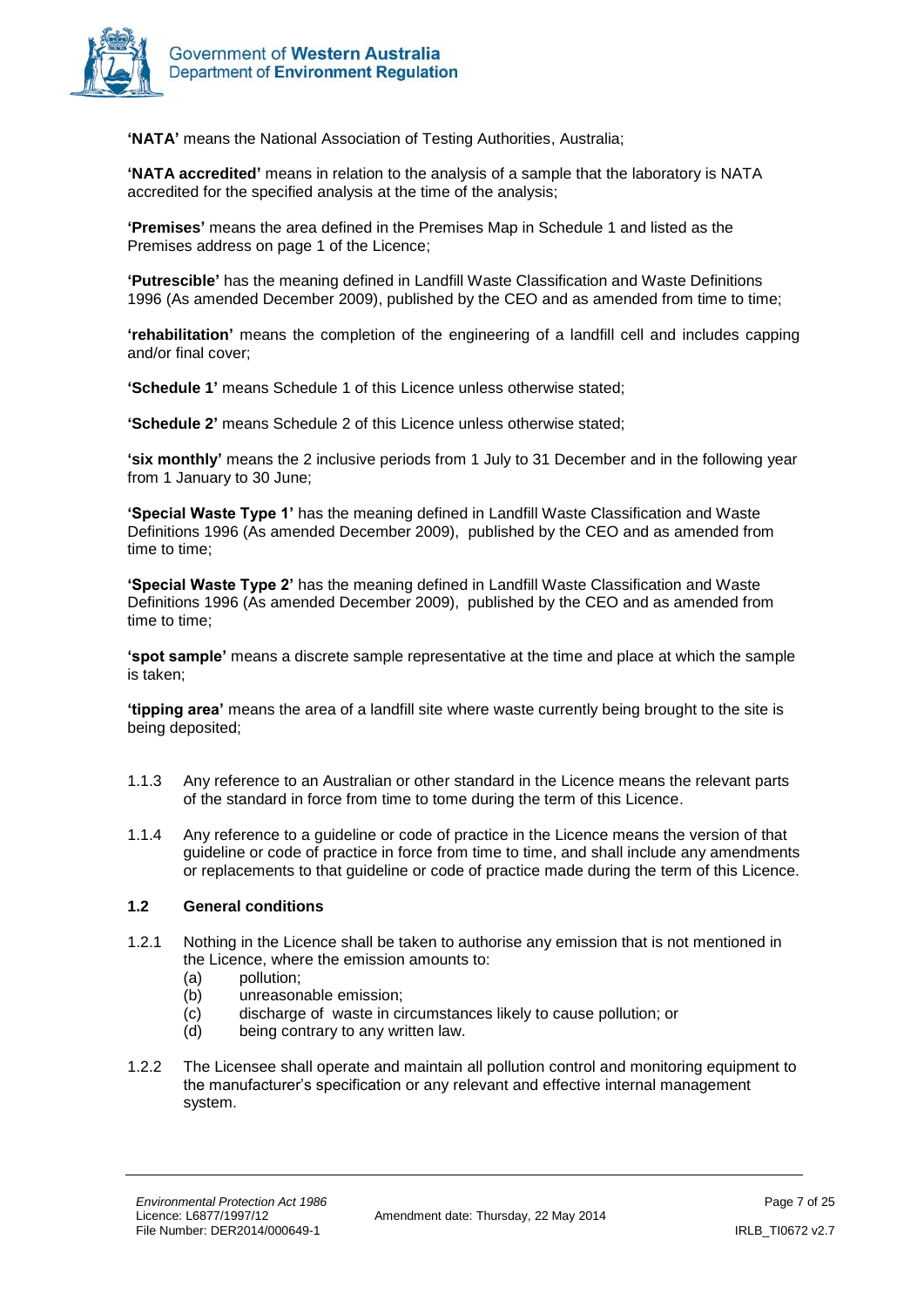

- 1.2.3 The Licensee, except where storage is prescribed in section 1.3, shall ensure that environmentally hazardous materials are stored in accordance with the code of practice for the storage and handling of dangerous goods.
- 1.2.4 The Licensee shall immediately recover, or remove and dispose of spills of environmentally hazardous materials outside an engineered containment system.
- 1.2.5 The Licensee shall:
	- (a) implement all practical measures to prevent stormwater run-off becoming contaminated by the activities on the Premises; and
	- (b) treat contaminated or potentially contaminated stormwater as necessary prior to being discharged from the Premises.<sup>1</sup>

Note1: The Environmental Protection (Unauthorised Discharges) Regulations 2004 make it an offence to discharge certain materials into the environment.

#### **1.3 Premises operation**

- 1.3.1 The Licensee shall only allow waste to be accepted onto the Premises if:
	- (a) it is of a type listed in Table 1.3.1;
		- (b) the quantity accepted is below any limit listed in Table 1.3.1;
		- (c) it meets any specification listed in Table 1.3.1.; and
		- (d) in the case of contaminated solid waste is supported by documentation that demonstrates compliance with the acceptance criteria for Class II landfills

| Table 1.3.1: Waste acceptance |                       |                                                                                                                                                                                                                |  |  |  |
|-------------------------------|-----------------------|----------------------------------------------------------------------------------------------------------------------------------------------------------------------------------------------------------------|--|--|--|
| Waste                         | <b>Quantity Limit</b> | Specification <sup>1</sup>                                                                                                                                                                                     |  |  |  |
| Clean fill                    | Combined total        | None specified                                                                                                                                                                                                 |  |  |  |
| Inert Waste Type 1            | of less than          | None specified                                                                                                                                                                                                 |  |  |  |
| Inert Waste Type 2            | 5 000 tonnes          | Tyres and plastic only                                                                                                                                                                                         |  |  |  |
| <b>Putrescible Waste</b>      | per year              | None specified                                                                                                                                                                                                 |  |  |  |
| Special Waste Type 1          |                       | Cement bonded asbestos (ACM). No fibrous<br>asbestos shall be accepted.<br>Sealed and labelled in double lined or double<br>bagged heavy duty plastic sheeting, of at least<br>0.2mm thickness.                |  |  |  |
| Special Waste Type 2          |                       | Biomedical/ clinical waste<br>Accept only Special Waste Type 2 which is<br>bagged, packaged or containerised in the<br>appropriate colour coded container in<br>accordance with AS/NZS 3816 as<br>appropriate. |  |  |  |
| Contaminated solid            |                       | Must meet the acceptance criteria for Class II                                                                                                                                                                 |  |  |  |
| waste                         |                       | landfill                                                                                                                                                                                                       |  |  |  |

Note 1: Additional requirements for the acceptance of controlled waste (including asbestos and tyres) are set out in the Environmental Protection (Controlled Waste) Regulations 2004.

- 1.3.2 The Licensee shall ensure that where waste does not meet the waste acceptance criteria set out in condition 1.3.1 of this Licence it is removed from the Premises by the delivery vehicle or, where that is not possible, the Licensee shall contact the CEO to agree a course of action in relation to the waste.
- 1.3.3 The Licensee shall ensure that wastes accepted onto the Premises are only subjected to the process(es) set out in Table 1.3.2 and in accordance with any process limits described in that Table.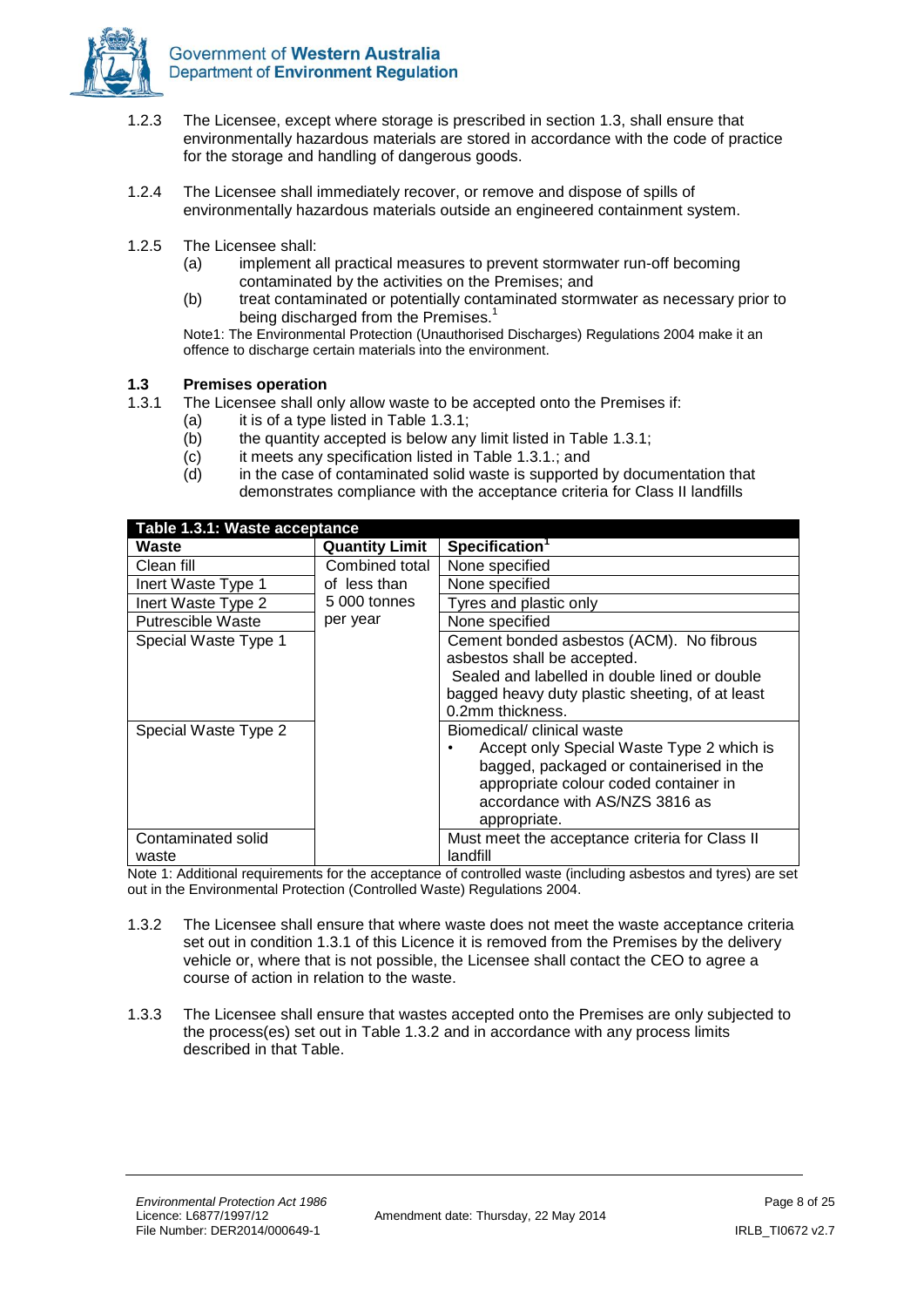

| Table 1.3.2: Waste processing |                                                                         |                                                                                                                                                                                                                                                                                                                                                                                                                                                                                                                                                                                                                                                                                                                                                                                                                                                                                                                                                                                                                                                                                                                                                                                       |  |  |  |  |
|-------------------------------|-------------------------------------------------------------------------|---------------------------------------------------------------------------------------------------------------------------------------------------------------------------------------------------------------------------------------------------------------------------------------------------------------------------------------------------------------------------------------------------------------------------------------------------------------------------------------------------------------------------------------------------------------------------------------------------------------------------------------------------------------------------------------------------------------------------------------------------------------------------------------------------------------------------------------------------------------------------------------------------------------------------------------------------------------------------------------------------------------------------------------------------------------------------------------------------------------------------------------------------------------------------------------|--|--|--|--|
| Waste type(s)                 | <b>Process</b>                                                          | Process limits <sup>1,2</sup>                                                                                                                                                                                                                                                                                                                                                                                                                                                                                                                                                                                                                                                                                                                                                                                                                                                                                                                                                                                                                                                                                                                                                         |  |  |  |  |
| All                           | Disposal of<br>waste by<br>landfilling                                  | no waste shall be temporarily stored or landfilled within<br>$\bullet$<br>35 metres from the boundary of the premises.<br>the separation distance between the base of the landfill<br>$\bullet$<br>and the highest groundwater level shall not be less than<br>3m.<br>the waste is placed in a defined trench or within an area<br>$\bullet$<br>enclosed by earthen bunds;<br>the tipping area is restricted to a maximum linear length<br>$\bullet$<br>of 30 metres;<br>the tipping area is no greater than two metres in height.                                                                                                                                                                                                                                                                                                                                                                                                                                                                                                                                                                                                                                                    |  |  |  |  |
| Clean Fill                    | Receipt,                                                                | None specified                                                                                                                                                                                                                                                                                                                                                                                                                                                                                                                                                                                                                                                                                                                                                                                                                                                                                                                                                                                                                                                                                                                                                                        |  |  |  |  |
| Contaminated<br>Solid Waste   | handling and<br>disposal by                                             |                                                                                                                                                                                                                                                                                                                                                                                                                                                                                                                                                                                                                                                                                                                                                                                                                                                                                                                                                                                                                                                                                                                                                                                       |  |  |  |  |
| Inert Waste<br>Type1          | landfilling                                                             | None specified                                                                                                                                                                                                                                                                                                                                                                                                                                                                                                                                                                                                                                                                                                                                                                                                                                                                                                                                                                                                                                                                                                                                                                        |  |  |  |  |
| Inert Waste<br>Type 2 - Tyres | Receipt,<br>handling,<br>storage prior to<br>disposal by<br>landfilling | To be stored in piles of up to 100 units with a 6m separation<br>distance between piles<br>Tyres shall only be landfilled:<br>in batches separated from each other by at least<br>$\bullet$<br>300mm of soil and each consisting of not more than 40<br>cubic metres of tyres reduced to pieces; or<br>in batches separated from each other by at least<br>٠<br>300mm of soil and each consisting of not more than<br>1000 whole tyres.                                                                                                                                                                                                                                                                                                                                                                                                                                                                                                                                                                                                                                                                                                                                               |  |  |  |  |
|                               | Receipt,<br>handling,<br>storage prior to<br>disposal by<br>landfilling | None specified                                                                                                                                                                                                                                                                                                                                                                                                                                                                                                                                                                                                                                                                                                                                                                                                                                                                                                                                                                                                                                                                                                                                                                        |  |  |  |  |
| Putrescible<br>Waste          | Disposal by<br><b>Burning</b>                                           | <b>Burning of Green Waste Only</b><br>to be dried and seasoned for at least 2 months before<br>burning;<br>to take place in a designated burning area at least 25m<br>from the boundary of any active disposal areas;<br>to take place in trenches or windrows; and<br>to take place only when an adequate supply of water is<br>$\bullet$<br>available to effectively manage the burning process.<br>ensure burning does not commence before 8 am and<br>$\bullet$<br>the Fire Control Officer for the landfill site declares the<br>area safe by 12 noon on the same day;<br>ensure that, from the time burning commences until the<br>Fire Control Officer for the Premises declares the area<br>safe, that;<br>a fire fighting vehicle is present carrying at least<br>(i)<br>500 litres of water, fitted with at least 30 metres of<br>19 millimetres diameter rubber hose and with a<br>pump capacity capable of delivering a minimum of<br>250 litres of water per minute at a minimum of 700<br>kPA through a nozzle capable of projecting water<br>by spray or by jet; and<br>persons are present, who have such qualifications<br>(ii)<br>in fire fighting as are approved. |  |  |  |  |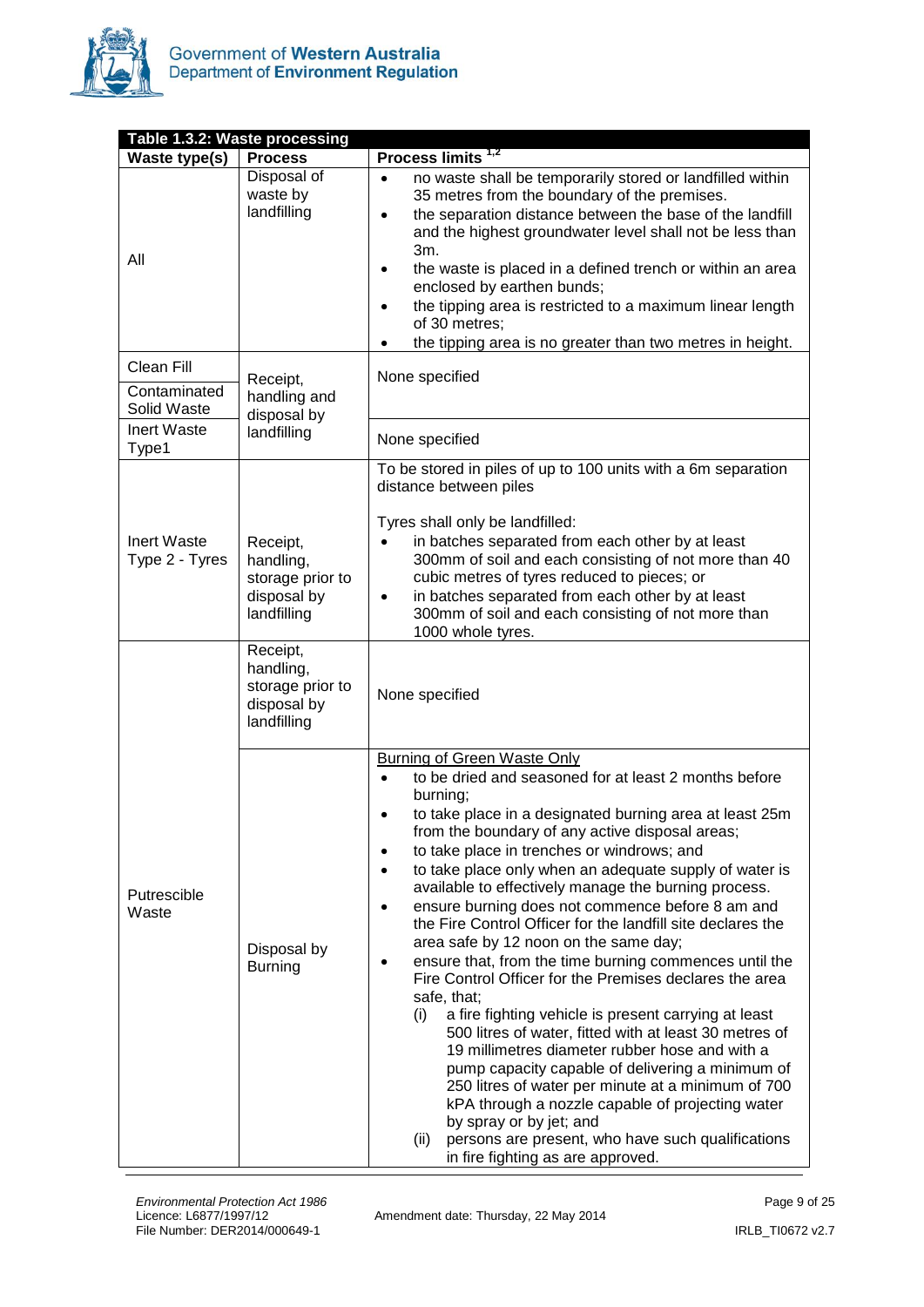

| <b>Special Waste</b><br>Type 1<br>(Asbestos<br>Waste)                   | Receipt,<br>handling and<br>disposal by<br>landfilling | Only to be disposed of into a designated asbestos<br>$\bullet$<br>disposal area within the landfill;<br>Not to be deposited within 2m of the final tipping surface<br>of the landfill; and<br>No works shall be carried out on the landfill that could<br>lead to a release of asbestos fibres.                                                                                                                                                                                                                                                                                                |
|-------------------------------------------------------------------------|--------------------------------------------------------|------------------------------------------------------------------------------------------------------------------------------------------------------------------------------------------------------------------------------------------------------------------------------------------------------------------------------------------------------------------------------------------------------------------------------------------------------------------------------------------------------------------------------------------------------------------------------------------------|
| <b>Special Waste</b><br>Type 2<br>(Biomedical<br>and Clinical<br>Waste) | Receipt,<br>handling and<br>disposal by<br>landfilling | Only to be disposed of into a designated biomedical<br>$\bullet$<br>waste disposal area within the landfill;<br>Not to be deposited within 2m of the final tipping surface<br>$\bullet$<br>of the landfill; and<br>No works shall be carried out on the landfill that could<br>$\bullet$<br>lead to biomedical wastes being excavated or<br>uncovered.<br>Witness the disposal and covering of the Special Waste<br>$\bullet$<br>Type 2 and sign the register referred to condition 5.1.5.<br>Note 1: Requirements for landfilling turns are not out in Dart 6 of the Environmental Dratection |

Note 1: Requirements for landfilling tyres are set out in Part 6 of the Environmental Protection Regulations1987.

Note 2: Additional requirements for the acceptance and landfilling of controlled waste (including asbestos and tyres) are set out in the Environmental Protection (Controlled Waste) Regulations 2004.

1.3.4 The Licensee shall ensure that wastewater and sewage sludge is only stored and/or treated within vessels or compounds provided with the infrastructure detailed in Table 1.3.3.

| Table 1.3.3: Containment infrastructure |                          |                                                                                                                                                                                                                                                                                                                                                        |  |  |  |
|-----------------------------------------|--------------------------|--------------------------------------------------------------------------------------------------------------------------------------------------------------------------------------------------------------------------------------------------------------------------------------------------------------------------------------------------------|--|--|--|
| <b>Storage vessel</b><br>or compound    | <b>Material</b>          | Infrastructure details                                                                                                                                                                                                                                                                                                                                 |  |  |  |
| Septage Ponds                           | Sewage and oily<br>water | Initially plastic lined with clay base to achieve a<br>permeability of less than $1x10^{-9}$ m/s or equivalent.                                                                                                                                                                                                                                        |  |  |  |
| Sewage sludge<br>compound               | Sewage sludge            | Prior to disposal in the putrescible cell, direct sludge to<br>temporary or permanent infrastructure that consists of a<br>bunded hardstand or lined area (lined to achieve a<br>permeability of less than 10-9 m/s or equivalent), capable<br>of preventing surface run-off of leachate and sludge and<br>which includes a leachate collection system |  |  |  |

1.3.5 The Licensee shall maintain septage ponds in such a manner that:

- (a) a minimum top of embankment freeboard of 500mm or a '1 in 100 year', 72 hour storm event (whichever is greater) is maintained; and
- (b) methods of operation minimise the likelihood of erosion of the embankments.
- 1.3.6 The Licensee shall manage the landfilling activities to ensure:
	- (c) the size of the tipping face is kept to a minimum and not larger than 10m x 10m;<br>(d) waste is levelled and compacted to ensure all faces are stable and capable of
	- waste is levelled and compacted to ensure all faces are stable and capable of retaining rehabilitation material;
	- (e) waste is covered as soon as possible after it is discharged and not later than by the end of the working day; and
	- (f) rehabilitation of a cell or phase takes place within 6 months after disposal in that cell or phase has been completed.
- 1.3.7 The Licensee shall ensure that cover is applied and maintained on landfilled waste in accordance with Table 1.3.4 and that sufficient stockpiles of cover are maintained on site at all times.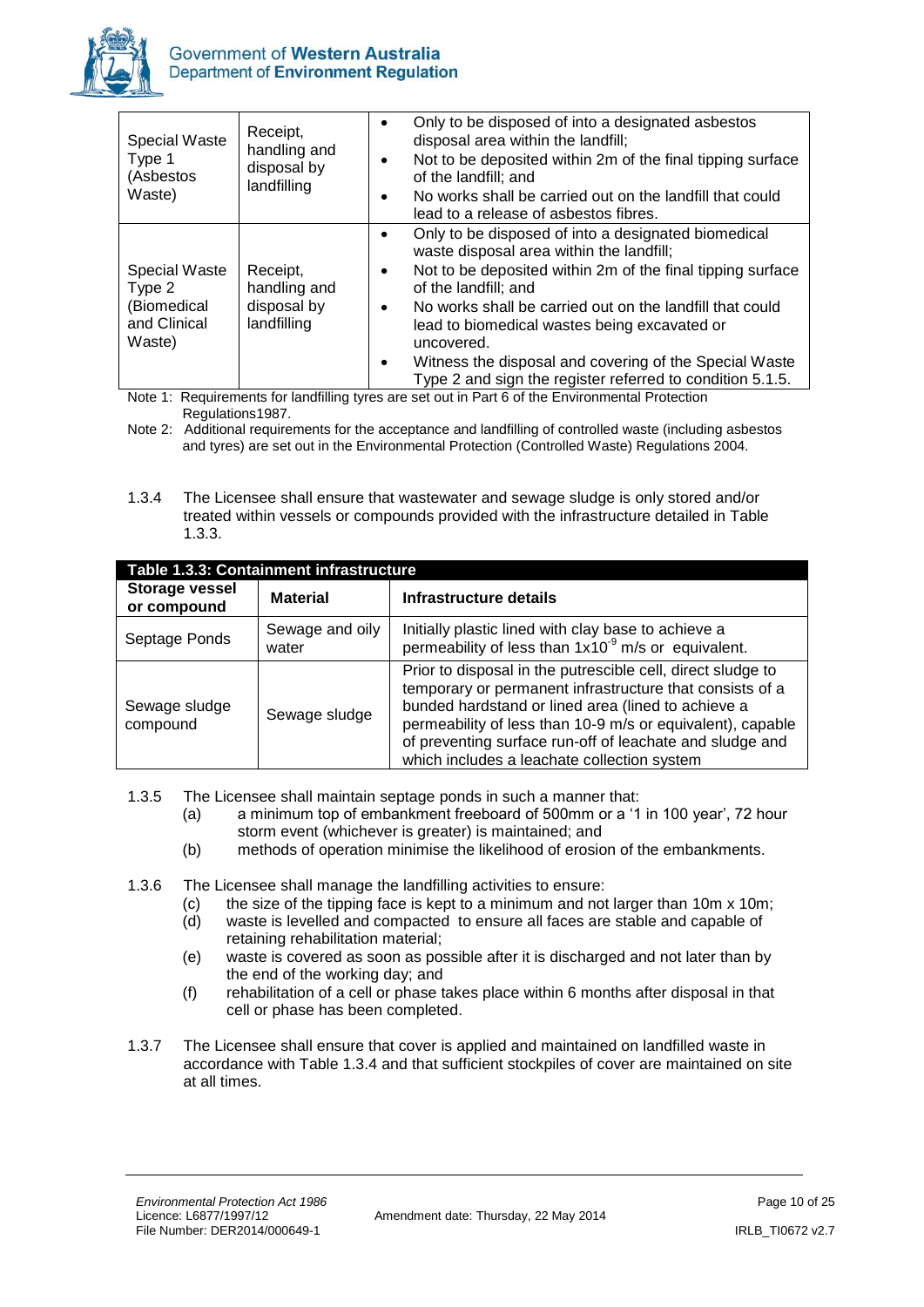

| Table 1.3.4: Cover requirements <sup>1</sup> |                           |                   |                                                                                                                                                                                                                          |  |  |
|----------------------------------------------|---------------------------|-------------------|--------------------------------------------------------------------------------------------------------------------------------------------------------------------------------------------------------------------------|--|--|
| <b>Waste Type</b>                            | <b>Material</b>           | <b>Depth</b>      | <b>Timescales</b>                                                                                                                                                                                                        |  |  |
| Inert Waste Type 1                           | Inert waste type          | 200mm             | No cover required.                                                                                                                                                                                                       |  |  |
| Putrescible Waste                            | 1 or soil (clean<br>fill) |                   | Fortnightly or as soon as practicable after<br>deposit and not later than the end of the<br>working day.                                                                                                                 |  |  |
| Inert Waste Type 2<br>(Tyres only)           |                           | 300 <sub>mm</sub> | To be covered by the end of the working day in<br>which the waste was deposited with sufficient<br>quantities of Type 1 inert waste or clean fill to<br>prevent the spread of fire and harbouring of<br>disease vectors. |  |  |
| Special Waste<br>Type 1                      |                           | 1000mm            | To be covered by the end of the working day<br>in which the waste was deposited with<br>sufficient quantities of Type 1 inert waste or<br>clean fill.                                                                    |  |  |
| <b>Special Waste</b><br>Type 2               |                           | 1000mm            | As soon as practicable after deposit                                                                                                                                                                                     |  |  |
| Contaminated<br>solid wastes                 |                           | 200 <sub>mm</sub> | Fortnightly or as soon as practicable after<br>deposit.                                                                                                                                                                  |  |  |

Note 1: Additional requirements for the covering of tyres are set out in Part 6 of the Environmental Protection Regulations 1987.

1.3.8 The Licensee shall install and maintain a capping system on each waste cell in accordance with the requirements of Table 1.3.5.

| Table 1.3.5: Capping requirements <sup>1</sup> |                                                                                                                |                                                                             |  |  |  |
|------------------------------------------------|----------------------------------------------------------------------------------------------------------------|-----------------------------------------------------------------------------|--|--|--|
| Cell Number(s)   Specification                 |                                                                                                                | Timescales                                                                  |  |  |  |
| $1 - 10$                                       | 300mm of clay with a permeability<br>no greater than 75% of 1 $\times$ 10 <sup>-9</sup><br>m/sec or equivalent | Each cell to be capped within 6 months<br>of achieving final waste contours |  |  |  |

Note 1: Capping as per the Best Practice Environmental Management guideline for Siting, Design, Operation and Rehabilitation of Landfills (EPA Victoria, September 2010) as amended from time to time.

- 1.3.9 The Licensee shall implement the following security measures at the site:
	- (a) erect and maintain suitable fencing to prevent unauthorised access to the site as far as is practicable;
	- (b) ensure that any entrance gates to the premises are securely locked when the premises are unattended; and
	- (c) undertake regular inspections of all security measures and repair damage as soon as practicable
- 1.3.10 The Licensee shall install and maintain a sign at the entrance to the Premises which clearly displays the following information:
	- (a) hours of operation;
	- (b) contact telephone number;
	- (c) a warning indicating penalties for people lighting fires;
	- (d) list of materials accepted for recycling and the location of where they can be deposited on the premises.
- 1.3.11 The licensee shall ensure that vermin, birds, flies and other insects do not give rise to nuisance at the premises or in the immediate area of the premises. Any method used by the licensee shall not cause environmental pollution.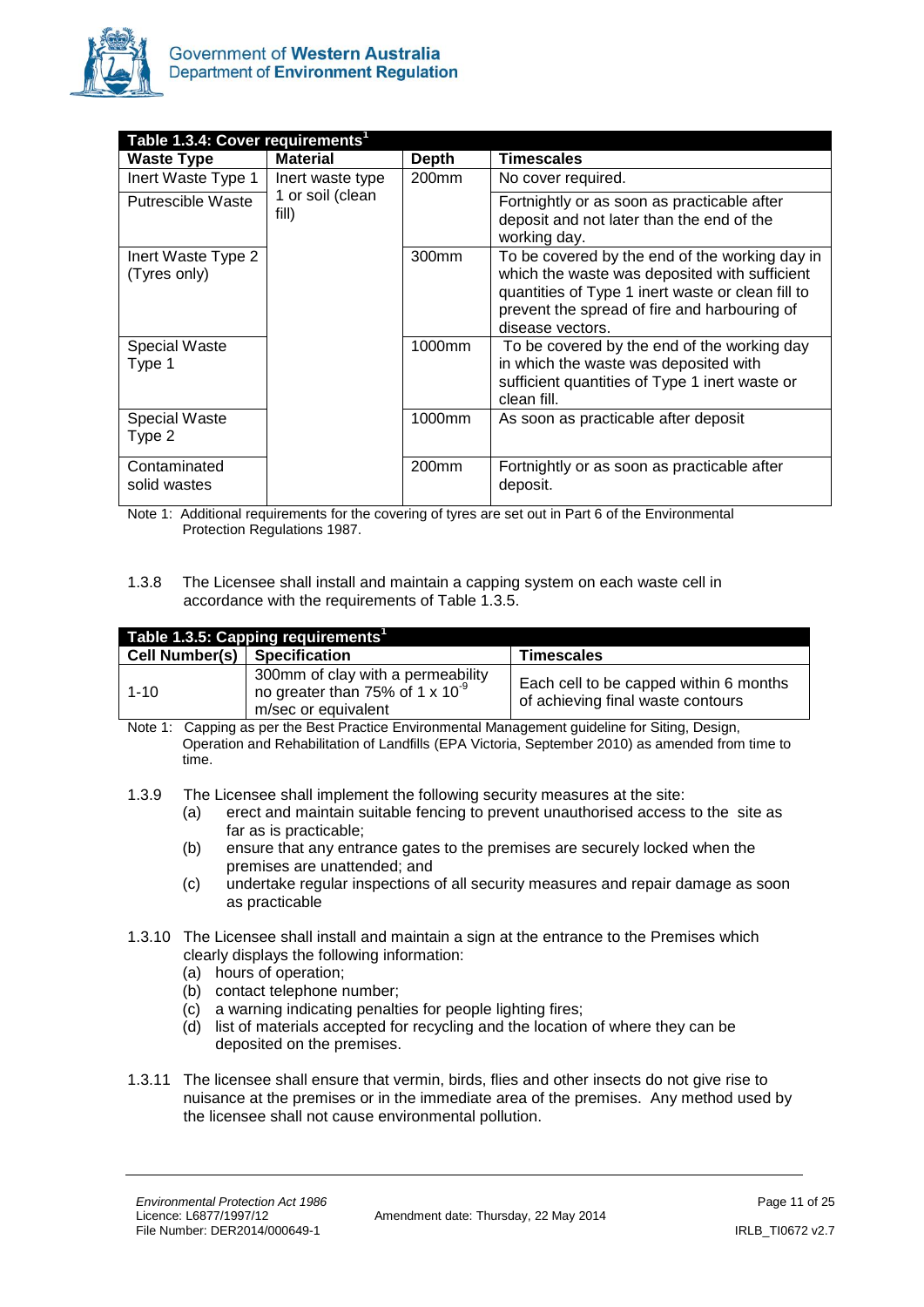

- 1.3.12 The Licensee shall take all reasonable and practical measures to ensure that no windblown waste escapes from the Premises and that windblown waste is collected on at least a fortnightly basis and returned to the tipping area.
- 1.3.13 The Licensee shall ensure that there are appropriate procedures in place at the premises so that any unauthorised fire is promptly extinguished.
- 1.3.14 The Licensee shall notify the CEO if a fire has not been extinguished within two (2) hours.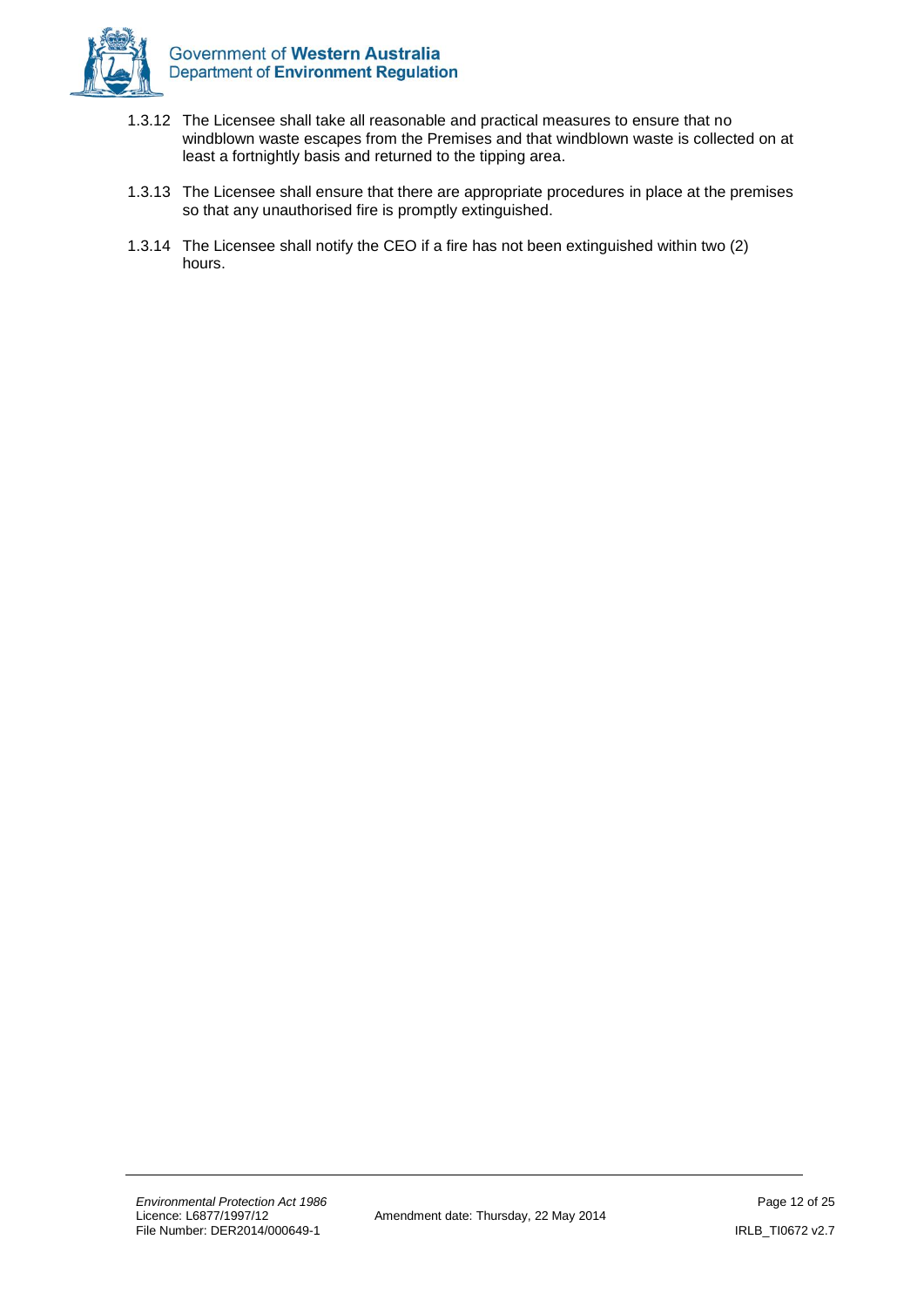

### <span id="page-12-0"></span>**2 Emissions**

#### **2.1 General**

2.1.1 The Licensee shall record and investigate the exceedance of any descriptive or numerical limit or target specified in any part of section 2 of this Licence.

#### **2.2 Point source emissions to air**

There are no specified conditions relating to point source emissions to air in this section.

#### **2.3 Point source emissions to surface water**

There are no specified conditions relating to point source emissions to surface water in this section.

#### **2.4 Point source emissions to groundwater**

There are no specified conditions relating to point source emissions to ground water in this section.

#### **2.5 Emissions to land**

There are no specified conditions relating to emissions to land in this section.

#### **2.6 Fugitive emissions**

- 2.6.1 The Licensee shall use all reasonable and practical measures to prevent and where that is not practicable to minimise dust emissions from the Premises.
- 2.6.2 The Licensee shall ensure that no visible dust generated by the activities on the Premises crosses the boundary of the Premises.

#### **2.7 Odour**

2.7.1 The Licensee shall ensure that odour emitted from the Premises does not unreasonably interfere with the health, welfare, convenience, comfort or amenity of any person who is not on the Premises.

#### **2.8 Noise**

There are no specified conditions relating to noise in this section.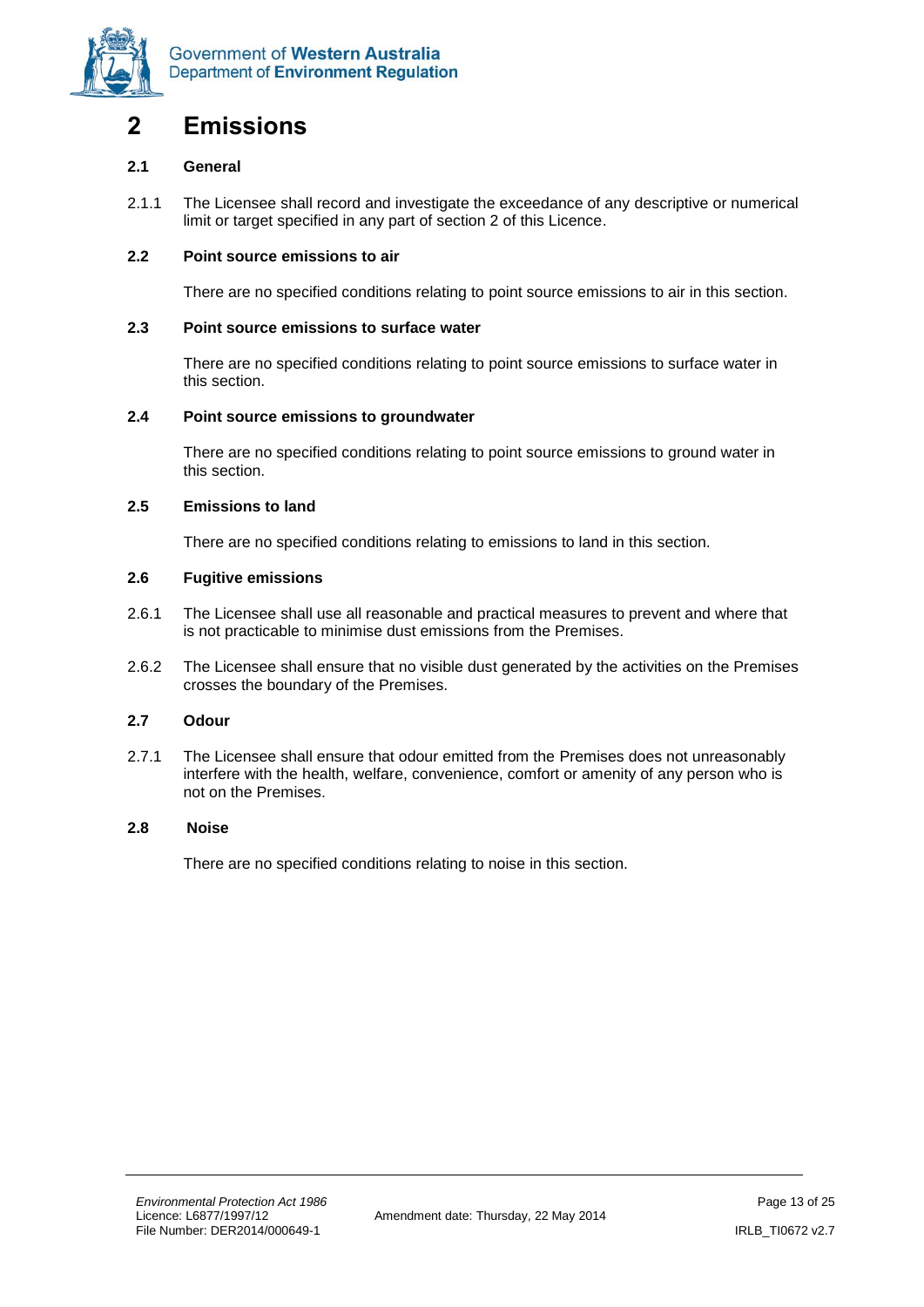

# <span id="page-13-0"></span>**3 Monitoring**

#### **3.1 General monitoring**

- 3.1.1 The licensee shall ensure that:
	- (a) all water samples are collected and preserved in accordance with AS/NZS 5667.1;
	- (b) all wastewater sampling is conducted in accordance with AS/NZS 5667.10;
	- (c) all groundwater sampling is conducted in accordance with AS/NZS 5667.11; and
	- (d) all laboratory samples are submitted to and tested by a laboratory with current NATA accreditation for the parameters being measured.
- 3.1.2 The Licensee shall ensure that :
	- (a) six monthly monitoring is undertaken at least 5 months apart
- 3.1.3 The Licensee shall have all monitoring equipment referred to in any condition of the Licence calibrated in accordance with the manufacturer's specifications.
- 3.1.4 The Licensee shall, where the requirements for calibration cannot be practicably met, or a discrepancy exists in the interpretation of the requirements, bring these issues to the attention of the CEO accompanied with a report comprising details of any modifications to the methods.

#### **3.2 Monitoring of point source emissions to air**

There are no specified conditions relating to monitoring of point source emissions to air in this section.

#### **3.3 Monitoring of point source emissions to surface water**

There are no specified conditions relating to monitoring of point source emissions to surface water in this section.

#### **3.4 Monitoring of point source emissions to groundwater**

There are no specified conditions relating to monitoring of point source emissions to groundwater in this section.

#### **3.5 Monitoring of emissions to land**

There are no specified conditions relating to monitoring of emissions to land in this section.

#### **3.6 Monitoring of inputs and outputs**

3.6.1 The Licensee shall undertake the monitoring in Table 3.6.1 according to the specifications in that table.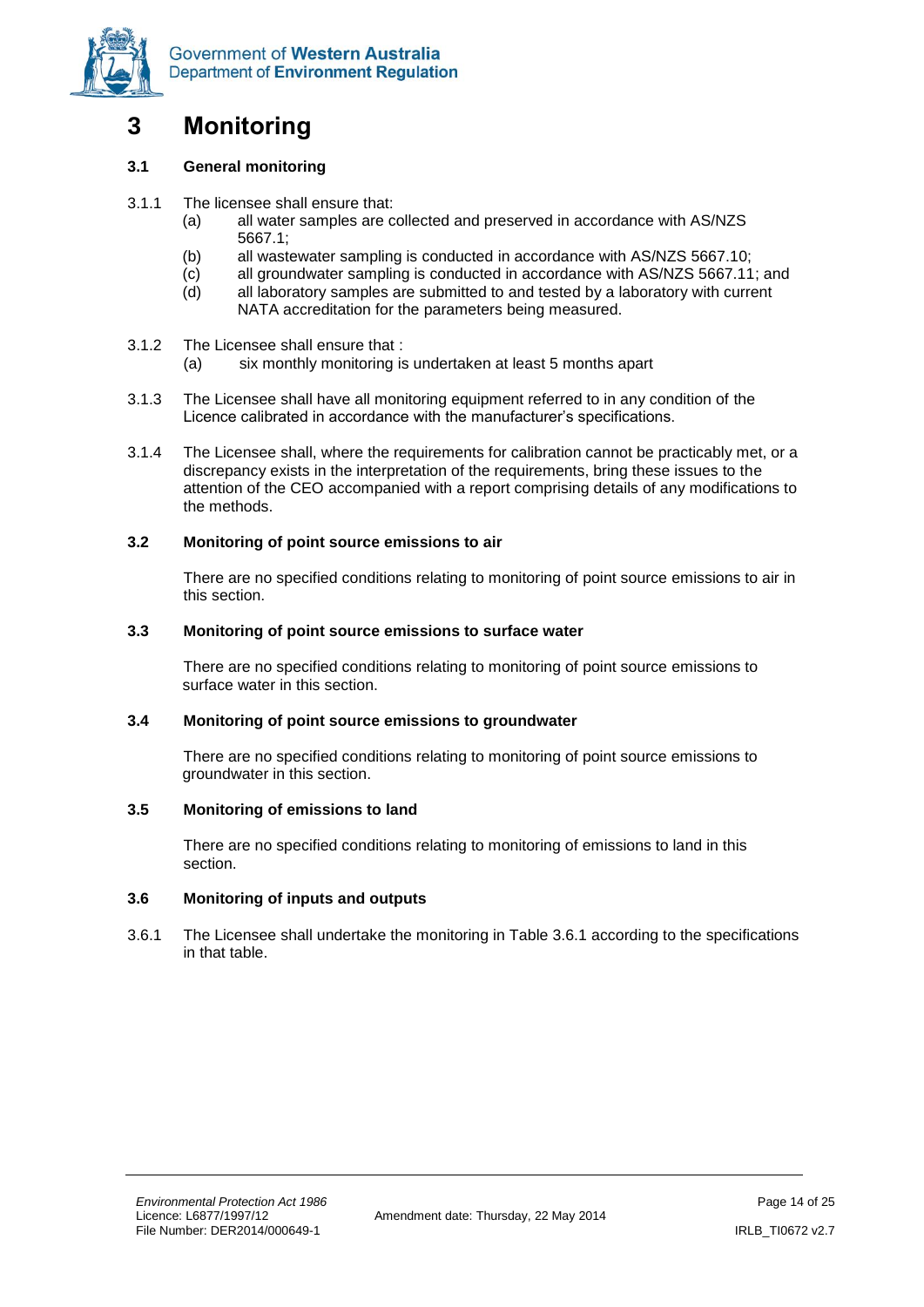

| Table 3.6.1: Monitoring of inputs and outputs |                                                                                                                                                                   |                                                                                                  |                     |                                                          |  |  |
|-----------------------------------------------|-------------------------------------------------------------------------------------------------------------------------------------------------------------------|--------------------------------------------------------------------------------------------------|---------------------|----------------------------------------------------------|--|--|
| Input/Output                                  | <b>Parameter</b>                                                                                                                                                  | <b>Units</b>                                                                                     | Averaging<br>period | <b>Frequency</b>                                         |  |  |
| Waste Inputs                                  | Clean Fill, Inert Waste<br>Type 1, Inert Waste type<br>2, Putrescible waste,<br>Special Waste Type 1,<br>Special Waste Type 2,<br>and Contaminated Solid<br>Waste | tonnes (where<br>a weighbridge<br>is present on<br>the site)<br>$m3$ (where no<br>weighbridge is | N/A                 | Each batch<br>arriving at<br>premises                    |  |  |
| Waste<br>Outputs                              | Waste type as defined in<br>the Landfill Waste<br>Classification and Waste<br>Definitions 1996 (As<br>amended December<br>2009)                                   | present)                                                                                         |                     | Each load<br>leaving or<br>rejected from<br>the Premises |  |  |

#### **3.7 Process monitoring**

There are no specified conditions relating to process monitoring in this section.

#### **3.8 Ambient environmental quality monitoring**

3.8.1 The Licensee shall undertake the monitoring in Table 1 according to the specifications in that table and record and investigate results that do not meet any limit specified.

| Table 3.8.1: Monitoring of ambient groundwater quality |                                |                |              |                         |                  |
|--------------------------------------------------------|--------------------------------|----------------|--------------|-------------------------|------------------|
| <b>Monitoring point</b>                                | <b>Parameter</b>               | Limit          | <b>Units</b> | <b>Averaging period</b> | <b>Frequency</b> |
| reference and                                          |                                |                |              |                         |                  |
| <b>location</b>                                        |                                |                |              |                         |                  |
| MB <sub>1</sub>                                        | Ammonia (as NH <sub>3</sub> )  | 0.5            | mg/L         | Spot sample             | Six monthly      |
| (Monitoring Bore 1)                                    | Arsenic                        | 0.007          |              |                         |                  |
| as depicted on the                                     | Cadmium                        | 0.002          |              |                         |                  |
| Map of monitoring                                      | Chromium (Cr VI)               | 0.05           |              |                         |                  |
| location in                                            | Copper                         | $\overline{2}$ |              |                         |                  |
| Schedule 1                                             | Lead                           | 0.01           |              |                         |                  |
|                                                        | Manganese                      | 0.5            |              |                         |                  |
|                                                        | Nitrate                        | 50             |              |                         |                  |
|                                                        | Nitrite                        | 3              |              |                         |                  |
|                                                        | $pH^1$                         | $5.8 - 8.5$    | рH           |                         |                  |
|                                                        | Phosphate                      | 0.1            | mg/L         |                         |                  |
|                                                        | Sulphate                       | 500            |              |                         |                  |
|                                                        | Total dissolved                | 500            |              |                         |                  |
|                                                        | solids                         |                |              |                         |                  |
|                                                        | Zinc                           | 3              |              |                         |                  |
|                                                        | <b>Standing Water</b><br>Level |                | m            |                         |                  |

Note 1: In-situ non-NATA accredited analysis permitted.

#### **3.9 Meteorological monitoring**

There are no specified conditions relating to meteorological monitoring in this section.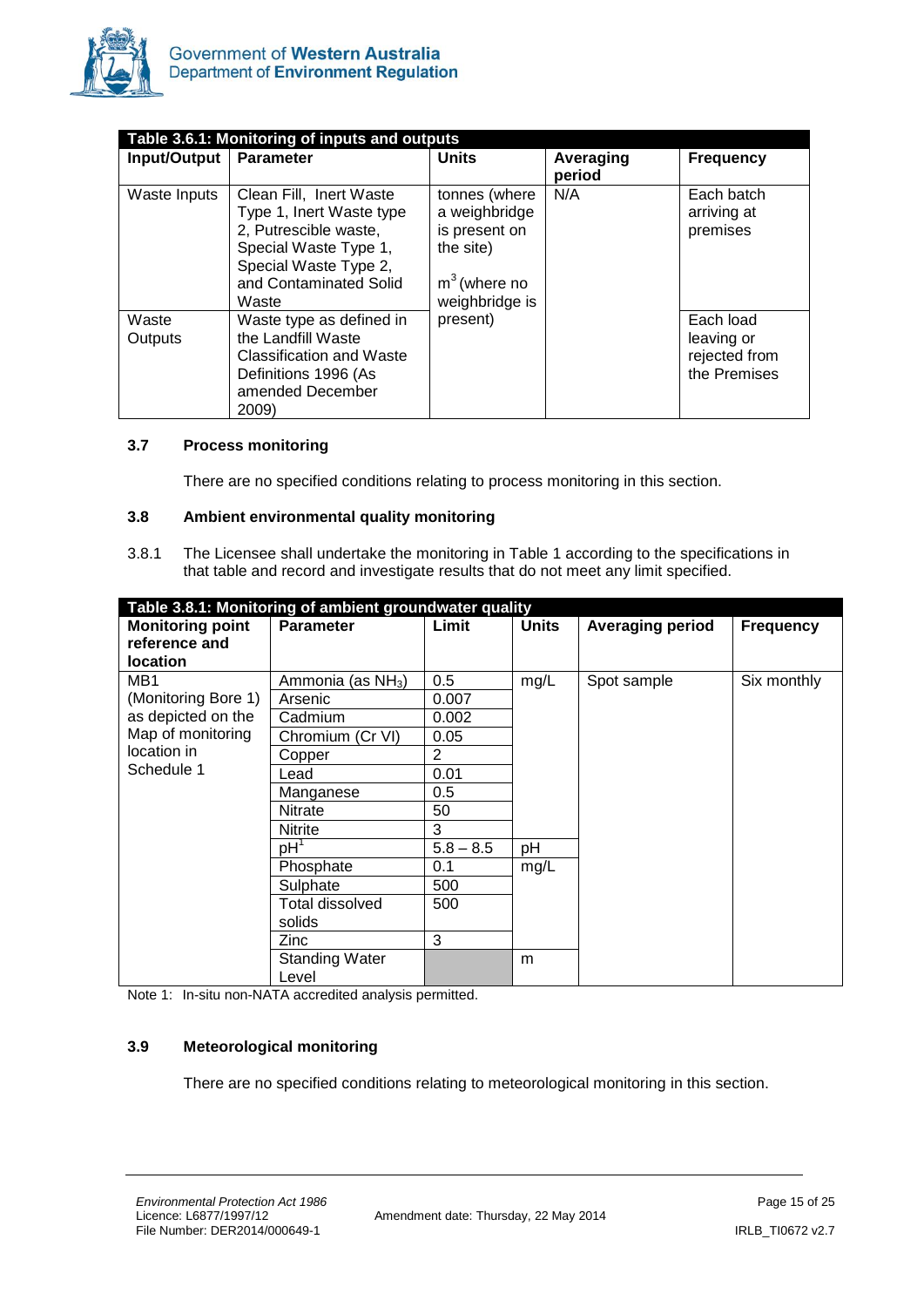

# <span id="page-15-0"></span>**4 Improvements**

There are no specified conditions relating to premises improvements in this section.

### <span id="page-15-1"></span>**5 Information**

#### **5.1 Records**

- 5.1.1 All information and records required by the Licence shall:
	- (a) be legible;
	- (b) if amended, be amended in such a way that the original and subsequent amendments remain legible or are capable of retrieval;
	- (c) except for records listed in 5.1.1(d) be retained for at least 6 years from the date the records were made or until the expiry of the Licence or any subsequent licence; and
	- (d) for those following records, be retained until the expiry of the Licence and any subsequent licence:
		- (i) off-site environmental effects; or
		- (ii) matters which affect the condition of the land or waters.
- 5.1.2 The Licensee shall ensure that:
	- (a) any person left in charge of the Premises is aware of the conditions of the Licence and has access at all times to the Licence or copies thereof; and
	- (b) any person who performs tasks on the Premises is informed of the conditions of the Licence that relate to the tasks which that person is performing.
- 5.1.3 The Licensee shall complete an Annual Audit Compliance Report indicating the extent to which the Licensee has complied with the conditions of the Licence, and any previous licence issued under Part V of the Act for the Premises for the previous annual period.
- 5.1.4 The Licensee shall implement a complaints management system that as a minimum records the number and details of complaints received concerning the environmental impact of the activities undertaken at the Premises and any action taken in response to the complaint.
- 5.1.5 The Licensee shall maintain a register of Special Waste Type 1 (Asbestos waste) and Special Waste Type 2 (Biomedical and clinical waste) disposed of at the Premises which shall include a plan showing the position of Special Waste Type 1 (Asbestos waste) and Special Waste Type 2 (Biomedical and clinical waste) disposed of at the Premises.

#### **5.2 Reporting**

5.2.1 The Licensee shall submit to the CEO an Annual Environmental Report within 28 calendar days (i.e. 31 May) after the end of the annual period. The report shall contain the information listed in Table 5.2.1 in the format or form specified in that table.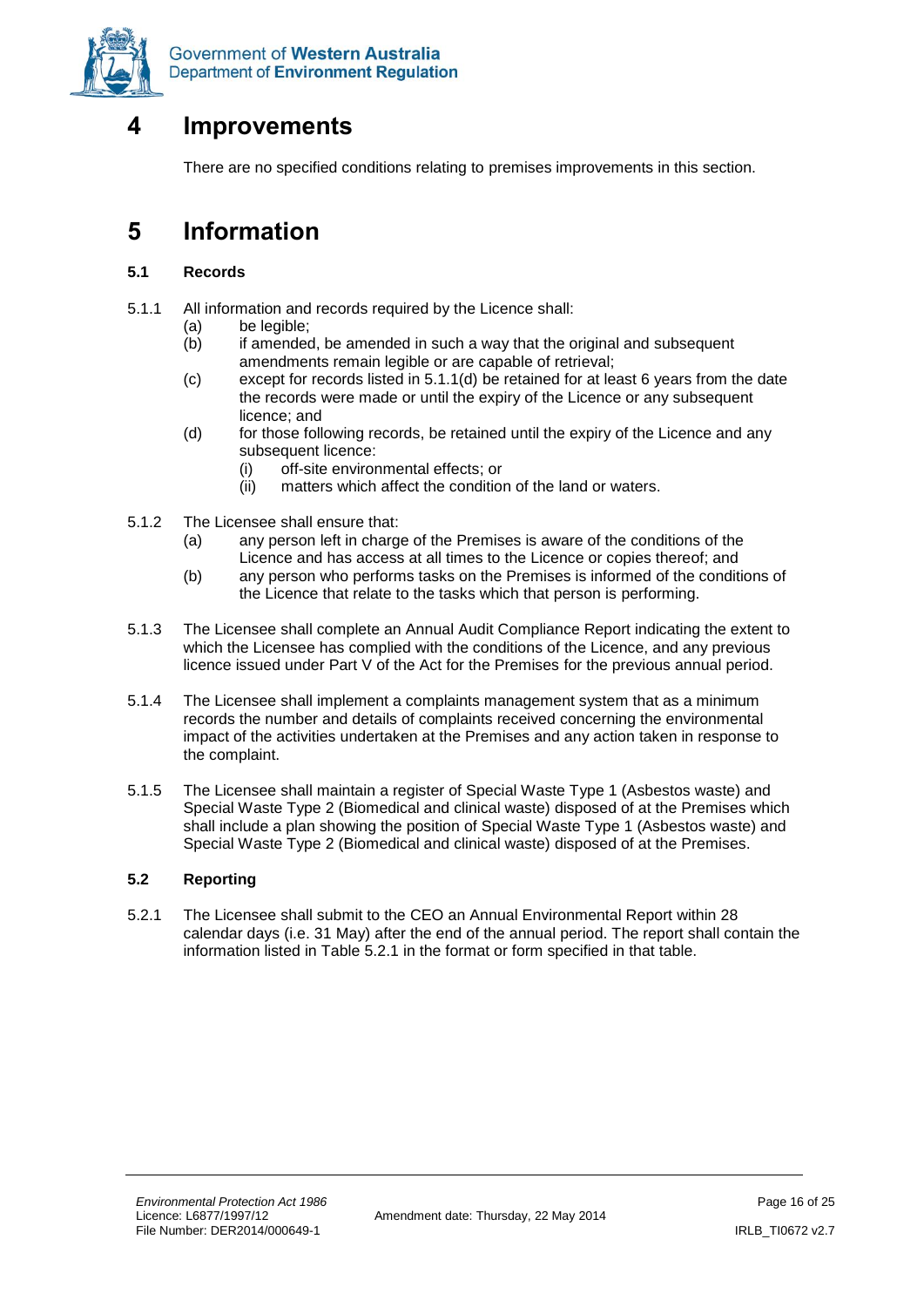

| <b>Table 5.2.1: Annual Environmental Report</b> |                                                        |                             |  |
|-------------------------------------------------|--------------------------------------------------------|-----------------------------|--|
| <b>Condition or table</b>                       | <b>Parameter</b>                                       | Format or form <sup>1</sup> |  |
| (if relevant)                                   |                                                        |                             |  |
|                                                 | Summary of any failure or malfunction of any pollution | None specified              |  |
|                                                 | control equipment and any environmental incidents that |                             |  |
|                                                 | have occurred during the annual period and any action  |                             |  |
|                                                 | taken                                                  |                             |  |
|                                                 | Summary of measures taken to suppress dust, to control | None specified              |  |
|                                                 | wind blown waste and to control pest and vermin.       |                             |  |
|                                                 | Summary on the number and severity of fires on site.   | None specified              |  |
| Table 3.6.1                                     | Monthly summary of each waste type received, leaving   | None specified              |  |
|                                                 | and rejected at the premises                           |                             |  |
| Table 3.8.1                                     | Monitoring of ambient groundwater quality. Information | Tabular format              |  |
|                                                 | provided should include the date sampling took place,  |                             |  |
|                                                 | the method used and who carried out the sampling.      |                             |  |
| 5.1.3                                           | Compliance                                             | <b>Annual Audit</b>         |  |
|                                                 |                                                        | <b>Compliance Report</b>    |  |
|                                                 |                                                        | (AACR)                      |  |
| 5.1.4                                           | Complaints summary                                     | None specified              |  |
| 5.2.2                                           | <b>Annual Environmental Report Summary</b>             | None specified              |  |

Note 1: Forms are in Schedule 2

- 5.2.2 The Licensee shall ensure that the Annual Environmental Report also contains:
	- (a) any relevant process, production or operational data recorded under Condition 3.1.3;
	- (b) an assessment of the information contained within the report against previous monitoring results and Licence limits and/or targets; and
	- (c) a list of any original monitoring reports submitted to the Licensee from third parties for the annual period and make these reports available on request.

#### **5.3 Notification**

5.3.1 The Licensee shall ensure that the parameters listed in Table 5.3.1 are notified to the CEO in accordance with the notification requirements of the table.

| Table 5.3.1: Notification requirements        |                                                                                                                                                                                           |                                                                               |                          |
|-----------------------------------------------|-------------------------------------------------------------------------------------------------------------------------------------------------------------------------------------------|-------------------------------------------------------------------------------|--------------------------|
| <b>Condition</b><br>or table<br>(if relevant) | <b>Parameter</b>                                                                                                                                                                          | Notification requirement <sup>1</sup>                                         | Format<br>or form $2$    |
|                                               | Removal of sewage sludge<br>from a septage pond.                                                                                                                                          | No less than 14 days in advance of<br>works                                   | None<br>specified        |
|                                               | a schematic of the landfill<br>highlighting areas of the<br>landfill where capping of<br>completed cells has taken<br>place;                                                              | As part of the Annual Enviornmental<br>Report submission                      | <b>None</b><br>specified |
|                                               | any changes to site<br>boundaries, internal buffer<br>zones, asbestos and clinical<br>waste disposal areas,<br>location of groundwater<br>monitoring bores, surface<br>drainage channels; | As soon as practicable                                                        | None<br>specified        |
|                                               | any issues raised by DER<br>(eg. arising from inspections)<br>during the reporting period<br>are to be summarised                                                                         | As soon as practicable or as per the<br>notification letter received from DER | <b>None</b><br>specified |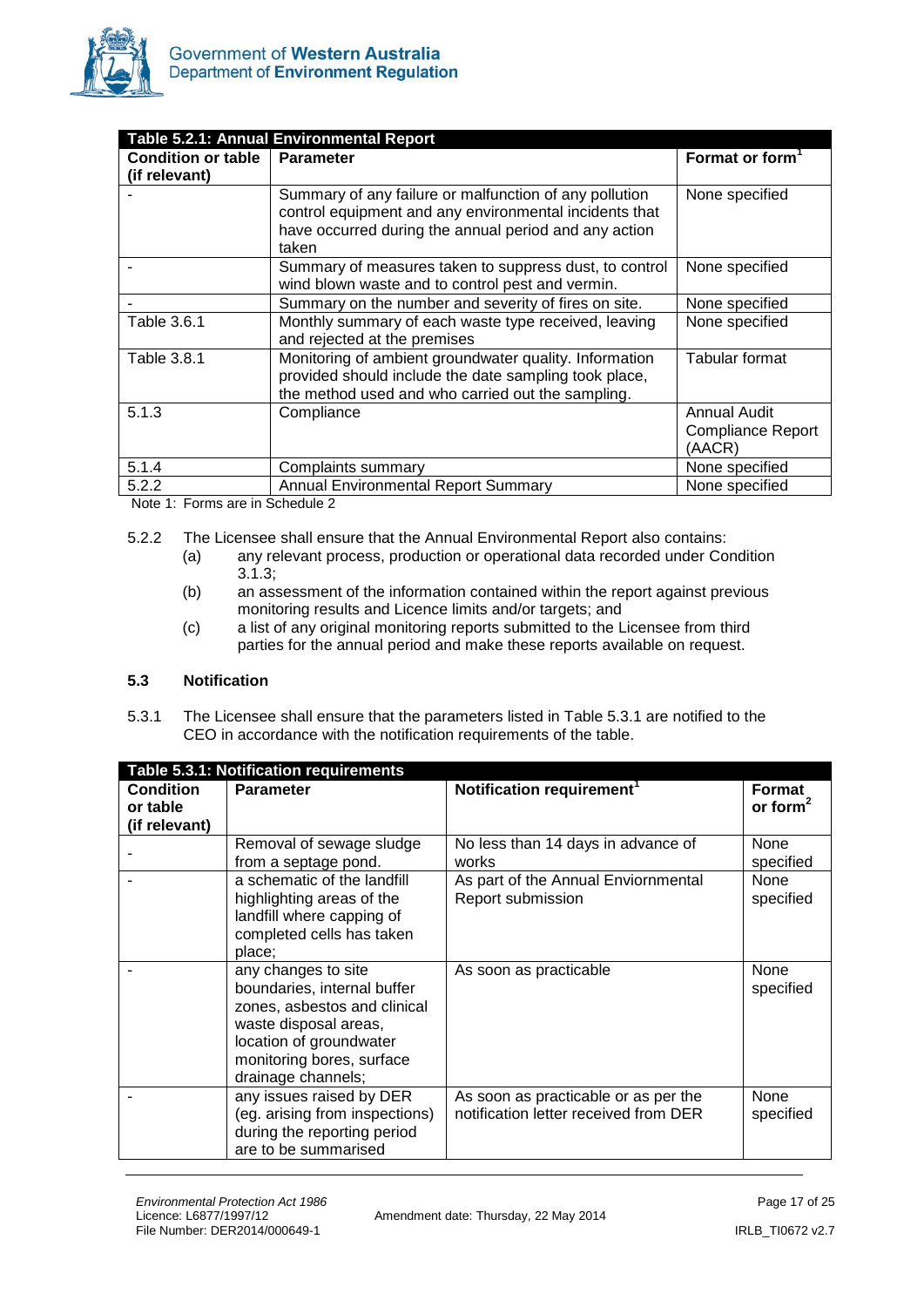

|       | together with details on how<br>these have been<br>addressed/rectified or, if the<br>required work has yet to be<br>completed, how and when<br>they will be<br>rectified/completed. |                                                                                   |                |
|-------|-------------------------------------------------------------------------------------------------------------------------------------------------------------------------------------|-----------------------------------------------------------------------------------|----------------|
| 3.8.1 | Breach of any limit specified<br>in the Licence                                                                                                                                     | Part A: As soon as practicable but no<br>later than 5pm of the next usual working | N <sub>1</sub> |
|       | Any failure or malfunction of<br>any pollution control<br>equipment or any incident,                                                                                                | day.<br>Part B: As soon as practicable                                            |                |
|       | which has caused, is causing<br>or may cause pollution                                                                                                                              |                                                                                   |                |

Note 1: Notification requirements in the licence shall not negate the requirement to comply with s72 of the Act

<span id="page-17-0"></span>Note 2: Forms are in Schedule 2

- 5.3.2 The Licensee shall provide to the CEO a report detailing, but not limited to, the following information within fourteen (14) days of the fire:
	- (a) details of the date, time and location of the fire;
	- (b) the time the fire was declared safe by the Fire Control Officer for the Premises; and
	- (c) the cause, or suspected cause, of the fire.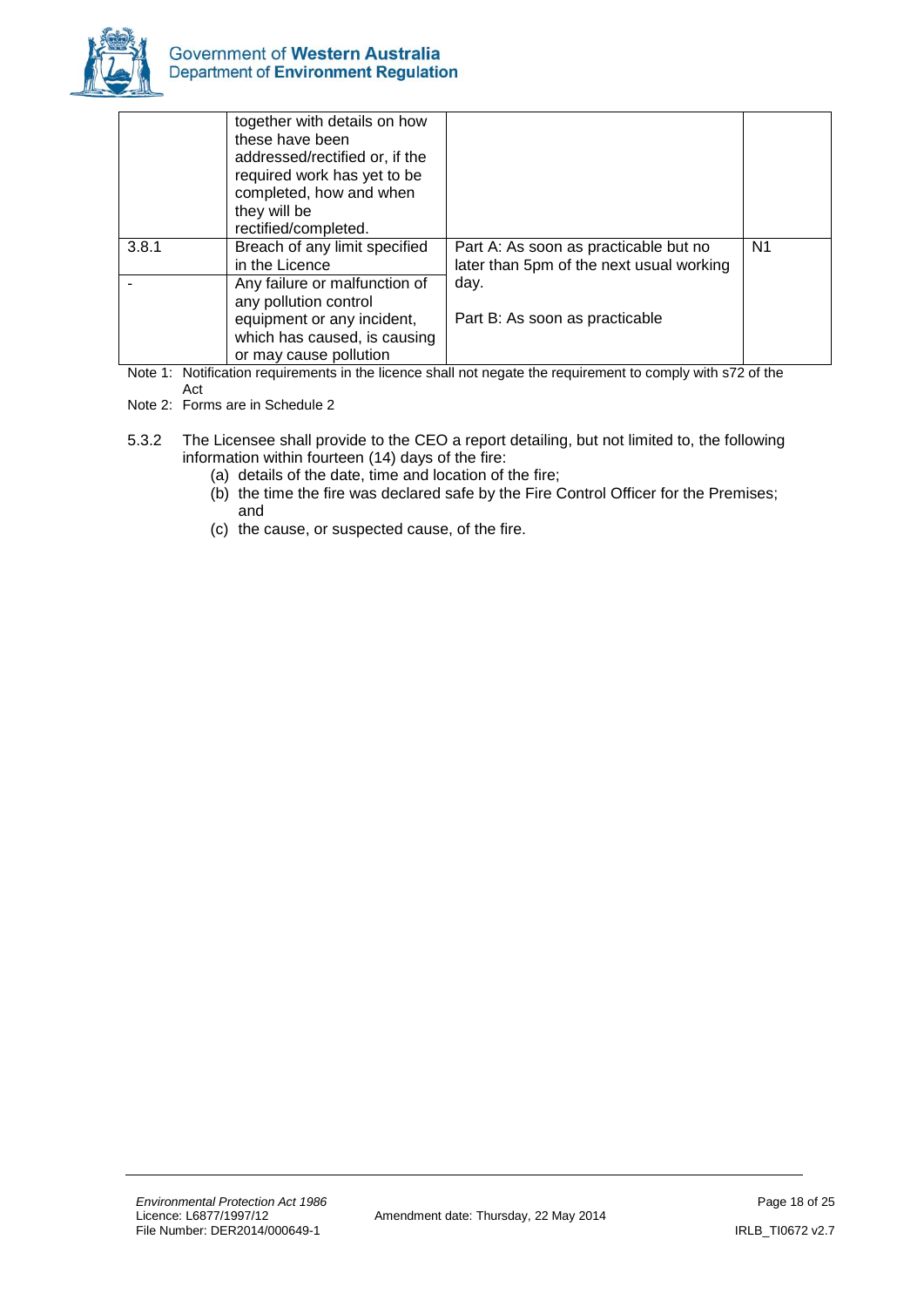

# **Schedule 1: Maps**

#### **Premises map**

The Premises is shown in the map below. The pink line depicts the Premises boundary.<br>  $\int_{\theta}$ <sup>6931608mH</sup> 16931639mN Kalbarri Waste Management Facility<br>Lot 12927 on Plan 41490 **Crown Reserve 48527** 6929905ml

*Environmental Protection Act 1986*<br>
Licence: L6877/1997/12 **Page 19 of 25**<br>
Amendment date: Thursday, 22 May 2014 File Number: DER2014/000649-1 **IRLB\_TIOF** Processes and the entitled processes and the URLB\_TIOFT2 v2.7

Amendment date: Thursday, 22 May 2014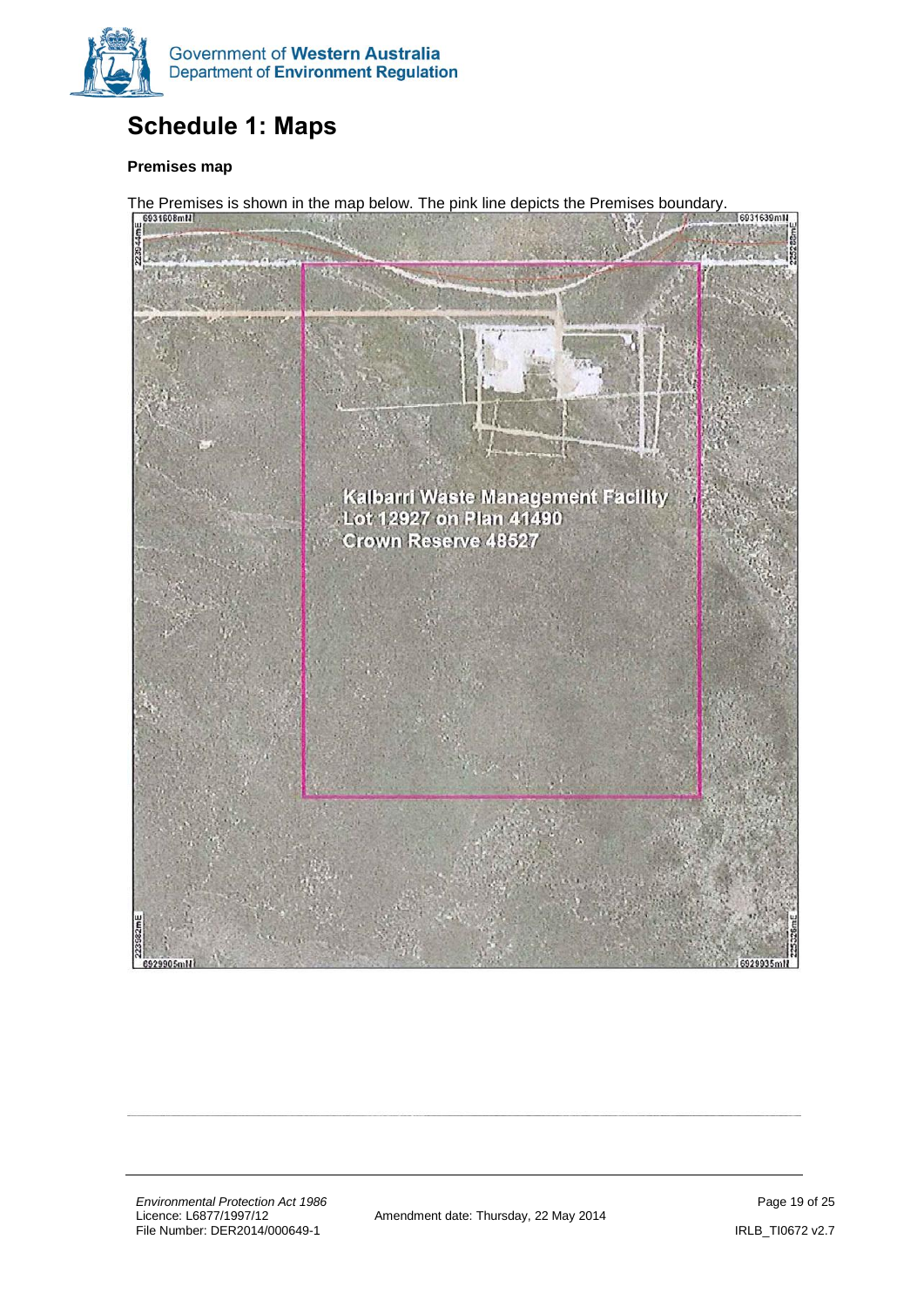

#### **Map of monitoring location**

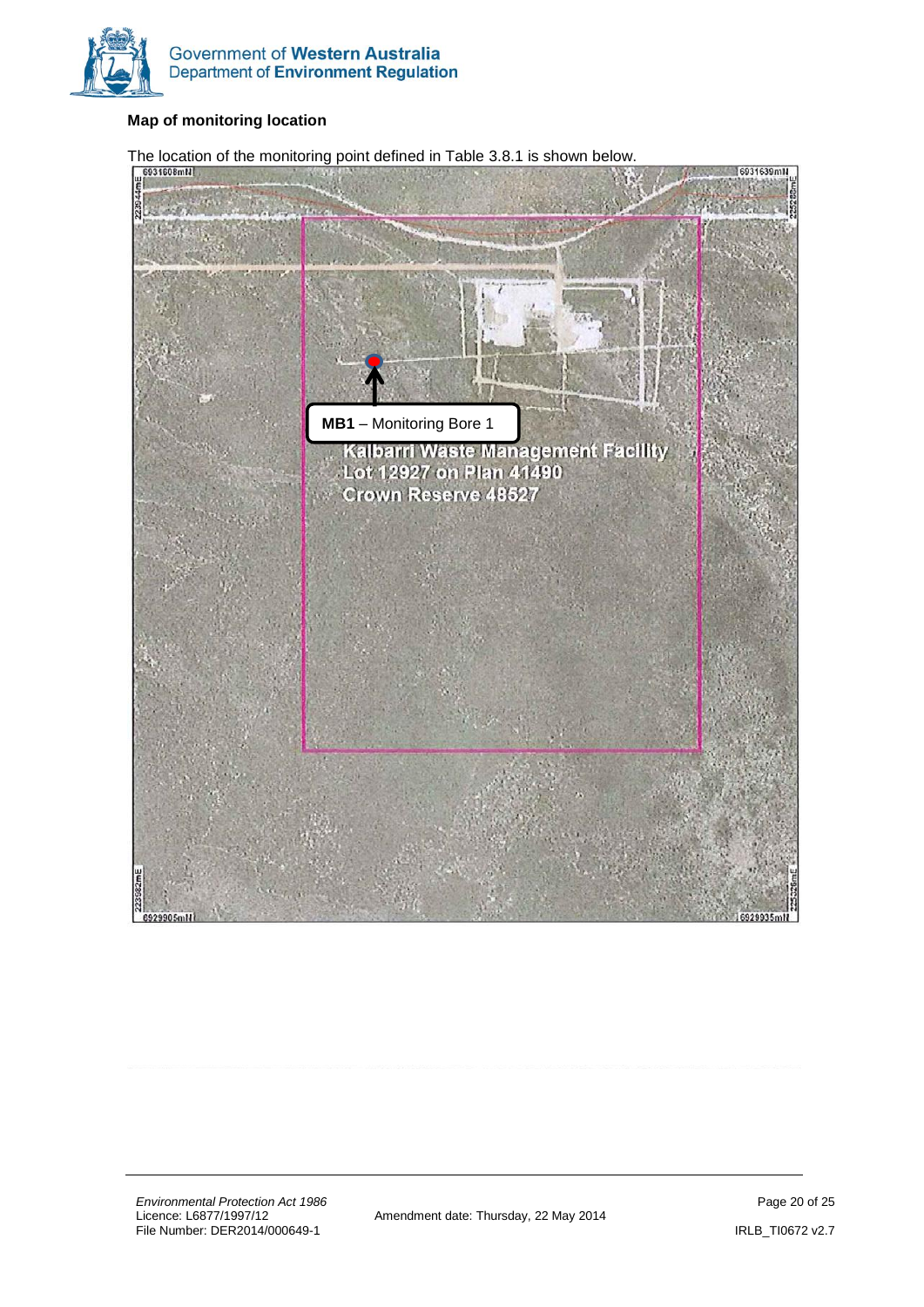

# <span id="page-20-0"></span>**Schedule 2: Reporting & notification forms**

These forms are provided for the proponent to report monitoring and other data required by the Licence. They can be requested in an electronic format.

# ANNUAL AUDIT COMPLIANCE REPORT PROFORMA

#### **SECTION A LICENCE DETAILS**

| Licence Number:   |    | Licence File Number: |
|-------------------|----|----------------------|
| Company Name:     |    | ABN:                 |
| Trading as:       |    |                      |
| Reporting period: |    |                      |
|                   | to |                      |

#### **STATEMENT OF COMPLIANCE WITH LICENCE CONDITIONS**

1. Were all conditions of the licence complied with within the reporting period? (please tick the appropriate box)

No □ Please proceed to Section B

Each page must be initialled by the person(s) who signs Section C of this Annual Audit Compliance Report (AACR).

Initial: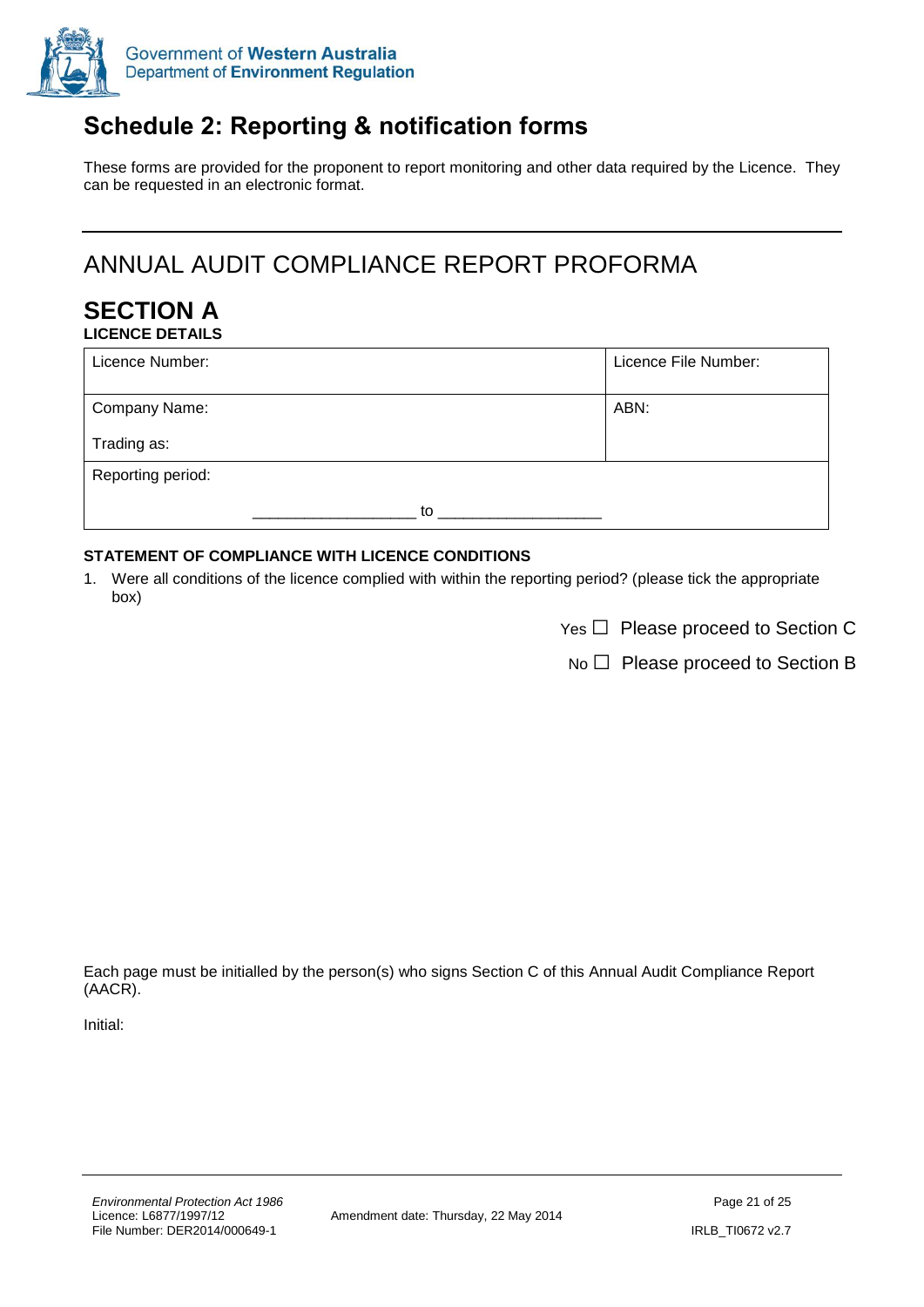

#### **SECTION B DETAILS OF NON-COMPLIANCE WITH LICENCE CONDITION.**

Please use a separate page for each licence condition that was not complied with.

| a) Licence condition not complied with:                                                                                                                  |      |  |  |
|----------------------------------------------------------------------------------------------------------------------------------------------------------|------|--|--|
|                                                                                                                                                          |      |  |  |
| b) Date(s) when the non compliance occurred, if applicable:                                                                                              |      |  |  |
|                                                                                                                                                          |      |  |  |
| c) Was this non compliance reported to DER?:                                                                                                             |      |  |  |
| $\mathsf{\mathsf{\underline{I}}}$ Yes<br>Reported to DER verbally<br>Date ___________<br>$\blacksquare$ Reported to DER in writing<br>Date _____________ | No L |  |  |
| d) Has DER taken, or finalised any action in relation to the non compliance?:                                                                            |      |  |  |
|                                                                                                                                                          |      |  |  |
| e) Summary of particulars of the non compliance, and what was the environmental impact:                                                                  |      |  |  |
|                                                                                                                                                          |      |  |  |
| f) If relevant, the precise location where the non compliance occurred (attach map or diagram):                                                          |      |  |  |
|                                                                                                                                                          |      |  |  |
| g) Cause of non compliance:                                                                                                                              |      |  |  |
|                                                                                                                                                          |      |  |  |
| h) Action taken, or that will be taken to mitigate any adverse effects of the non compliance:                                                            |      |  |  |
|                                                                                                                                                          |      |  |  |
| i) Action taken or that will be taken to prevent recurrence of the non compliance:                                                                       |      |  |  |
|                                                                                                                                                          |      |  |  |

Each page must be initialled by the person(s) who signs Section C of this AACR

Initial: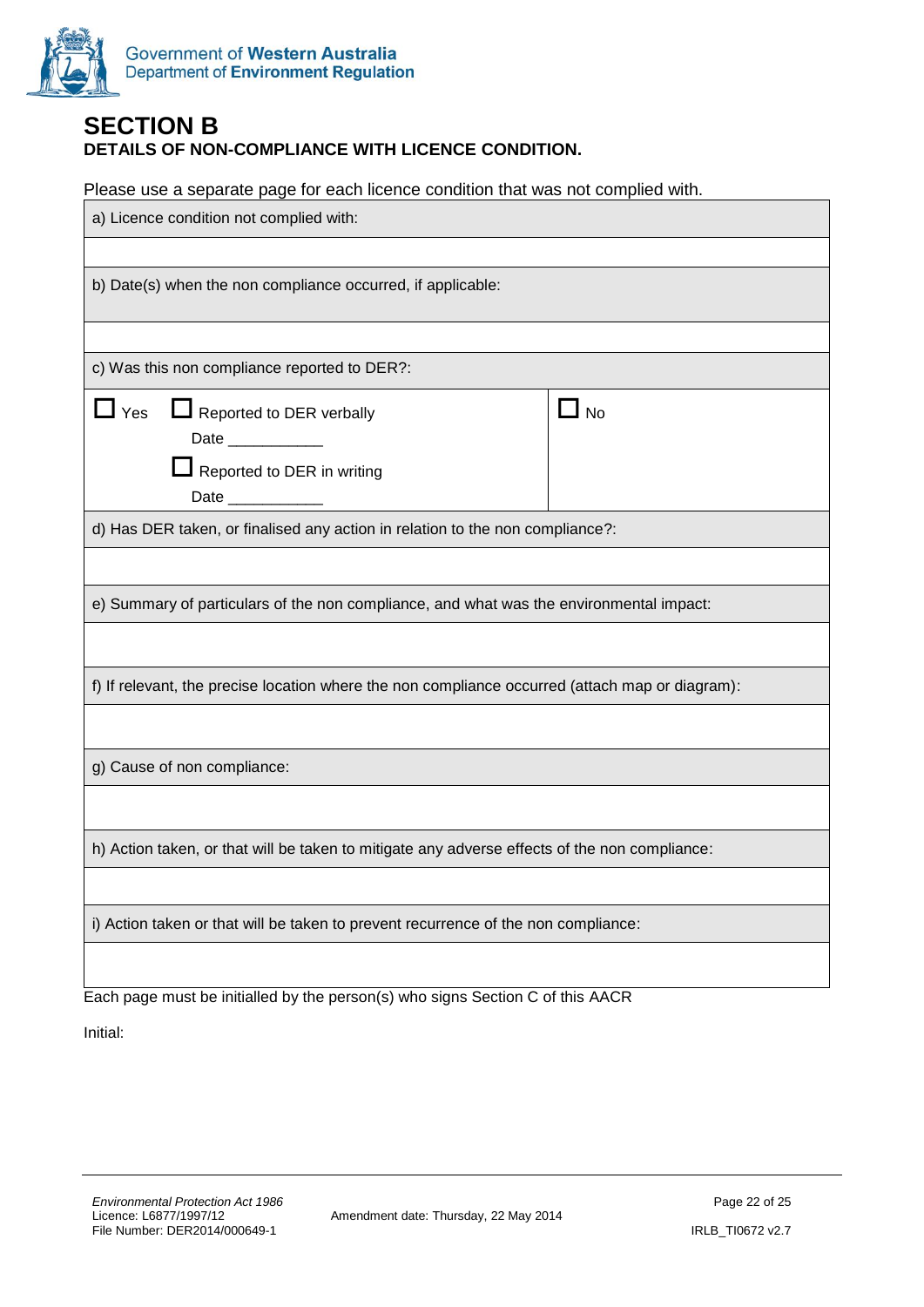

# **SECTION C**

#### **SIGNATURE AND CERTIFICATION**

This Annual Audit Compliance Report (AACR) may only be signed by a person(s) with legal authority to sign it. The ways in which the AACR must be signed and certified, and the people who may sign the statement, are set out below.

Please tick the box next to the category that describes how this AACR is being signed. If you are uncertain about who is entitled to sign or which category to tick, please contact the licensing officer for your premises.

| If the licence holder is                                 |        | The Annual Audit Compliance Report must be signed and certified:                                                                                                         |
|----------------------------------------------------------|--------|--------------------------------------------------------------------------------------------------------------------------------------------------------------------------|
|                                                          | $\Box$ | by the individual licence holder, or                                                                                                                                     |
| An individual                                            | $\Box$ | by a person approved in writing by the Chief Executive Officer of the<br>Department of Environment Regulation to sign on the licensee's behalf.                          |
| A firm or other                                          | $\Box$ | by the principal executive officer of the licensee; or                                                                                                                   |
| unincorporated<br>company                                | $\Box$ | by a person with authority to sign on the licensee's behalf who is approved in<br>writing by the Chief Executive Officer of the Department of Environment<br>Regulation. |
|                                                          | $\Box$ | by affixing the common seal of the licensee in accordance with the<br>Corporations Act 2001; or                                                                          |
|                                                          | $\Box$ | by two Directors of the licensee; or                                                                                                                                     |
|                                                          | $\Box$ | by a Director and a company secretary of the licensee, or                                                                                                                |
| A corporation                                            | $\Box$ | if the licensee is a proprietary company that has a sole director who is also<br>the sole company secretary – by that director, or                                       |
|                                                          | $\Box$ | by the principal executive officer of the licensee; or                                                                                                                   |
|                                                          | $\Box$ | by a person with authority to sign on the licensee's behalf who is approved<br>in writing by the Chief Executive Officer of the Department of Environment<br>Regulation. |
|                                                          | $\Box$ | by the principal executive officer of the licensee; or                                                                                                                   |
| A public authority<br>(other than a local<br>government) | $\Box$ | by a person with authority to sign on the licensee's behalf who is approved<br>in writing by the Chief Executive Officer of the Department of Environment<br>Regulation. |
| a local government                                       | $\Box$ | by the chief executive officer of the licensee; or                                                                                                                       |
|                                                          | $\Box$ | by affixing the seal of the local government.                                                                                                                            |

It is an offence under section 112 of the *Environmental Protection Act 1986* for a person to give information on this form that to their knowledge is false or misleading in a material particular. There is a maximum penalty of \$50,000 for an individual or body corporate.

I/We declare that the information in this annual audit compliance report is correct and not false or misleading in a material particular.

| SIGNATURE: ___________________________ |                                            |
|----------------------------------------|--------------------------------------------|
| NAME:                                  | NAME:                                      |
|                                        | POSITION: ________________________________ |
|                                        |                                            |
| SEAL (if signing under seal)           |                                            |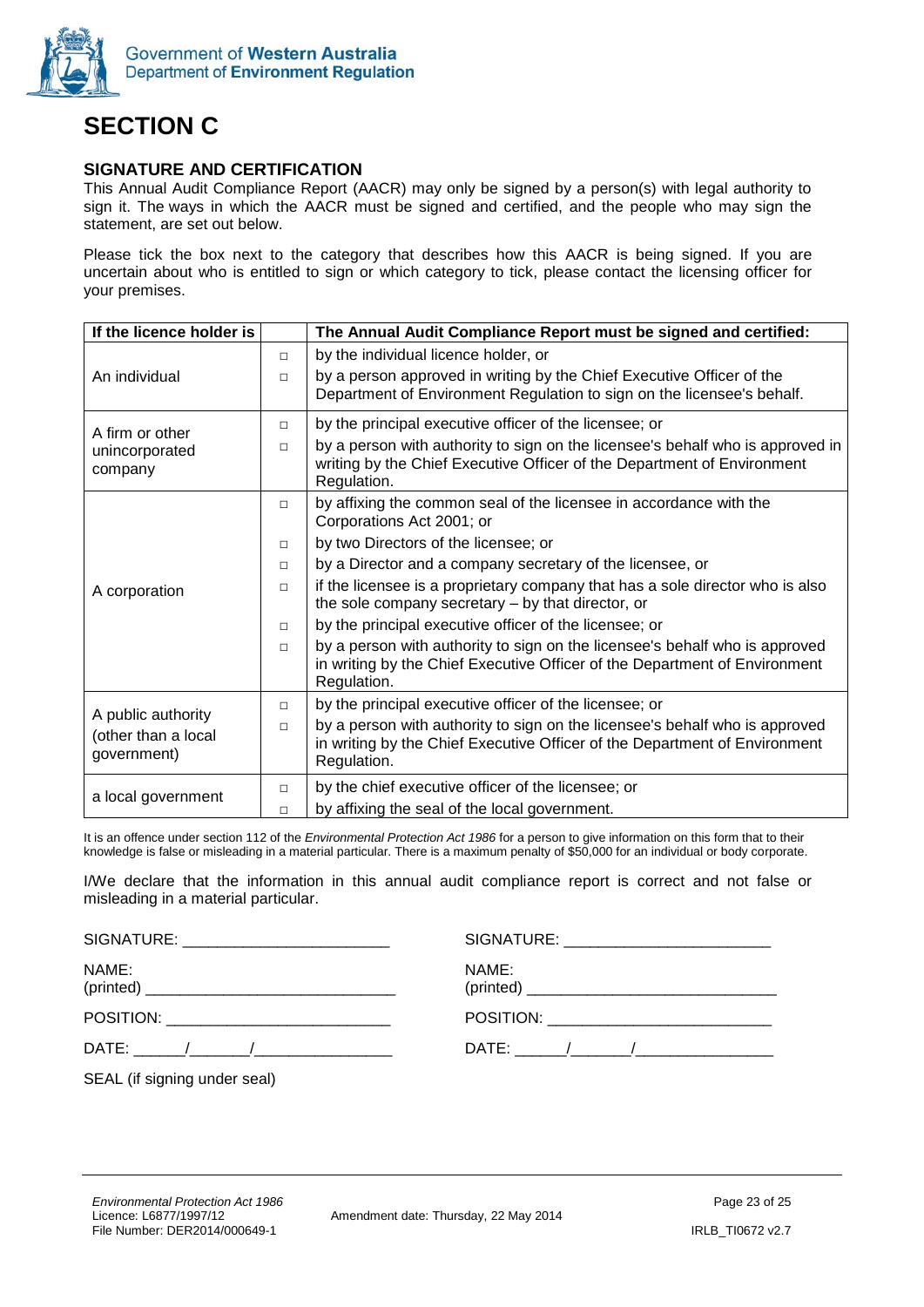

Form: N1 N1 Date of breach:

Licence: L6877/1997/12 Licensee: Shire of Northampton

#### **Notification of detection of the breach of a limit or any failure or malfunction of any pollution control equipment or any incident which has caused, is causing or may cause pollution.**

These pages outline the information that the operator must provide.

Units of measurement used in information supplied under Part A and B requirements shall be appropriate to the circumstances of the emission. Where appropriate, a comparison should be made of actual emissions and authorised emission limits.

### Part A

| Licence Number                 |  |
|--------------------------------|--|
| Name of operator               |  |
| <b>Location of Premises</b>    |  |
| Time and date of the detection |  |

| Notification requirements for the breach of a limit |  |  |
|-----------------------------------------------------|--|--|
| Emission point reference/ source                    |  |  |
| Parameter(s)                                        |  |  |
| Limit                                               |  |  |
| Measured value                                      |  |  |
| Date and time of monitoring                         |  |  |
| Measures taken, or intended to                      |  |  |
| be taken, to stop the emission                      |  |  |
|                                                     |  |  |

| Notification requirements for any failure or malfunction of any pollution control equipment or |  |  |
|------------------------------------------------------------------------------------------------|--|--|
| any incident which has caused, is causing or may cause pollution                               |  |  |
| Date and time of event                                                                         |  |  |
| Reference or description of the                                                                |  |  |
| location of the event                                                                          |  |  |
| Description of where any release                                                               |  |  |
| into the environment took place                                                                |  |  |
| Substances potentially released                                                                |  |  |
| Best estimate of the quantity or                                                               |  |  |
| rate of release of substances                                                                  |  |  |
| Measures taken, or intended to                                                                 |  |  |
| be taken, to stop any emission                                                                 |  |  |
| Description of the failure or                                                                  |  |  |
| accident                                                                                       |  |  |